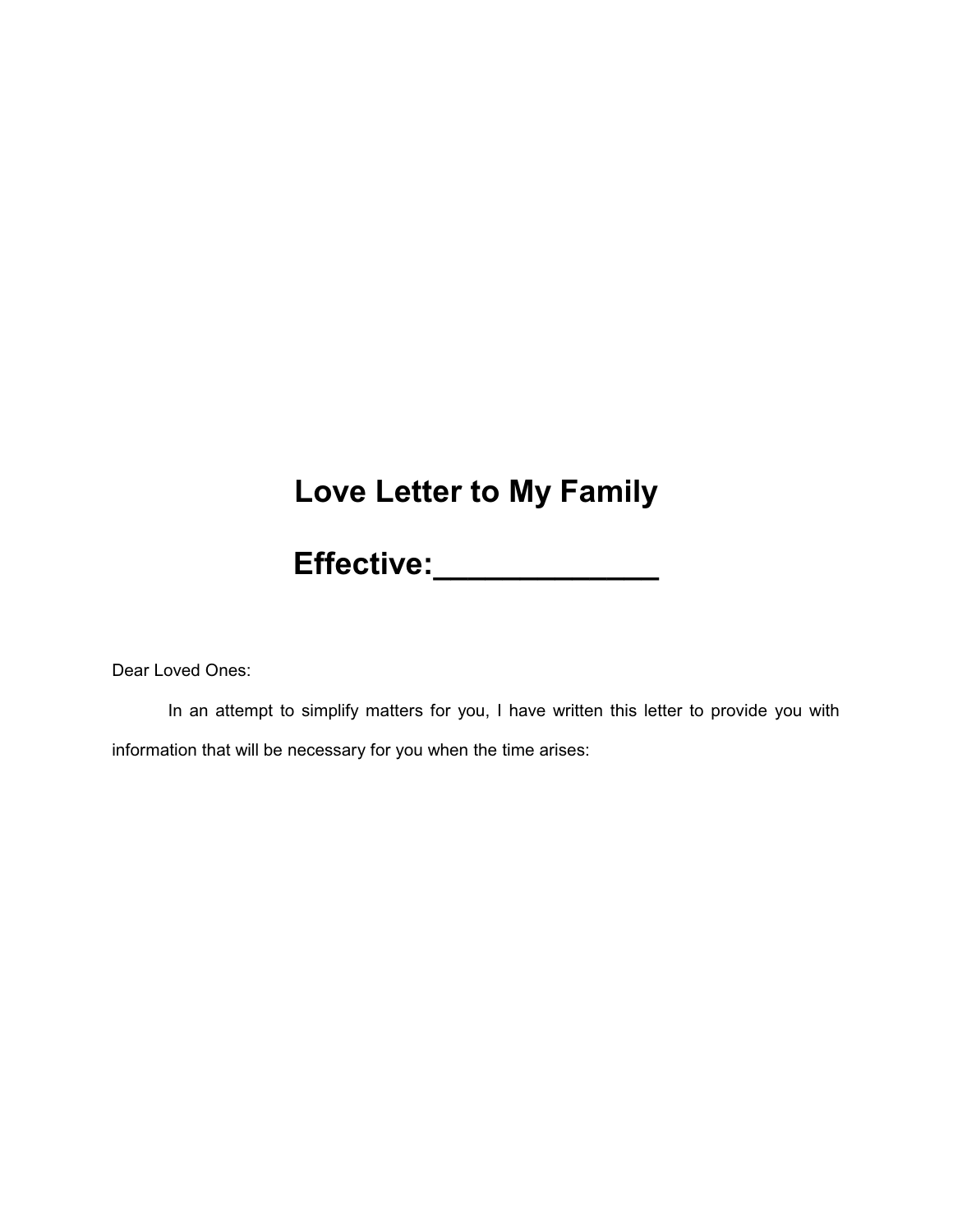### **ADVISORS**

Some of the people you will need to contact are listed below:

| <b>Attorney:</b>                      |                                      |
|---------------------------------------|--------------------------------------|
|                                       |                                      |
|                                       | Email: <u>Contract Communication</u> |
| <b>Accountant:</b>                    |                                      |
|                                       |                                      |
|                                       |                                      |
| <b>Employer (or Former Employer):</b> |                                      |
|                                       |                                      |
|                                       |                                      |
| <b>Insurance Agent:</b>               |                                      |
|                                       |                                      |
|                                       |                                      |
| <b>Financial Advisor:</b>             |                                      |
|                                       |                                      |
|                                       |                                      |
| Other:                                |                                      |
|                                       |                                      |
|                                       |                                      |
| Other:                                |                                      |
|                                       |                                      |
|                                       |                                      |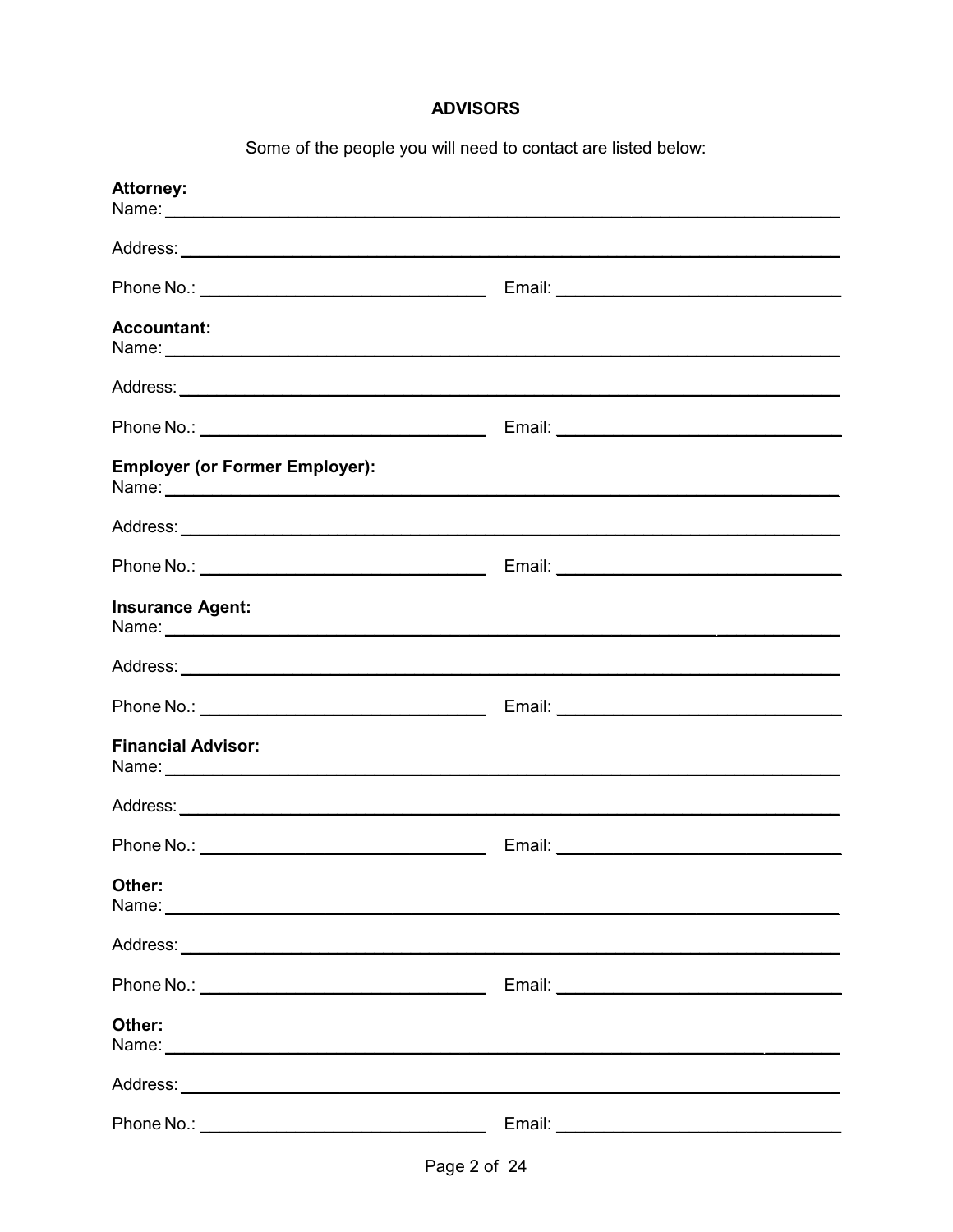### **ASSETS**

I have the following annuities and/or retirement account(s) (i.e. IRA, 401(k), Profit Sharing):

| $Account Balance as of ( / ).$                                                                      |                                                  |
|-----------------------------------------------------------------------------------------------------|--------------------------------------------------|
|                                                                                                     |                                                  |
|                                                                                                     |                                                  |
|                                                                                                     |                                                  |
|                                                                                                     |                                                  |
|                                                                                                     |                                                  |
| Account Balance as of $(\_\_\_\_\_\_\_\_\_\_\_\_\_\$                                                |                                                  |
|                                                                                                     |                                                  |
|                                                                                                     |                                                  |
|                                                                                                     |                                                  |
|                                                                                                     |                                                  |
|                                                                                                     |                                                  |
| Account Balance as of $\underline{($ $\underline{}/\underline{$ $/$ $\underline{}/\underline{})}$ : |                                                  |
| 4. Financial Institution Name: <u>Cambridge Communication and Communications</u>                    |                                                  |
|                                                                                                     |                                                  |
|                                                                                                     | Account No.: <u>____________________________</u> |
|                                                                                                     |                                                  |
|                                                                                                     |                                                  |
| Account Balance as of $\underline{($ $\underline{)}$ $\underline{)}$ :                              |                                                  |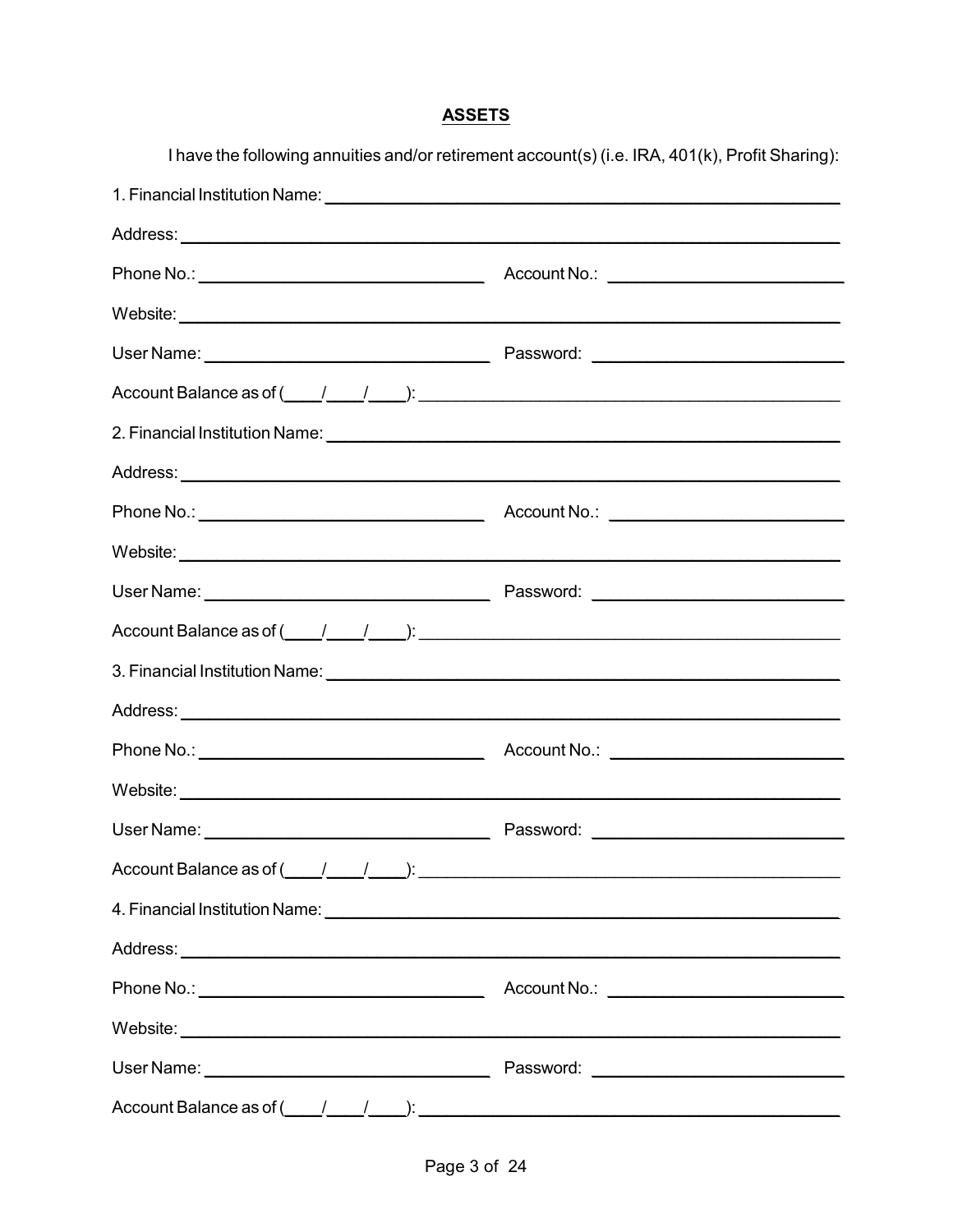#### **ASSETS**  $\overline{\text{(continued)}}$

| I have the following brokerage account(s):                                                                                                                                                                                     |           |
|--------------------------------------------------------------------------------------------------------------------------------------------------------------------------------------------------------------------------------|-----------|
|                                                                                                                                                                                                                                |           |
|                                                                                                                                                                                                                                |           |
|                                                                                                                                                                                                                                |           |
|                                                                                                                                                                                                                                |           |
|                                                                                                                                                                                                                                |           |
| Account Balance as of $\underline{($ $\underline{}/$ $\underline{}/$ $\underline{)}$ :                                                                                                                                         |           |
| 2. Financial Institution Name: 2008 and 2009 and 2009 and 2009 and 2009 and 2009 and 2009 and 2009 and 2009 and 2009 and 2009 and 2009 and 2009 and 2009 and 2009 and 2009 and 2009 and 2009 and 2009 and 2009 and 2009 and 20 |           |
|                                                                                                                                                                                                                                |           |
|                                                                                                                                                                                                                                |           |
|                                                                                                                                                                                                                                |           |
|                                                                                                                                                                                                                                |           |
| Account Balance as of $(\_\_\_\_\_\_\_\_\_\_\_\_\_\_\_\_$ .                                                                                                                                                                    |           |
| 3. Financial Institution Name: 1997 Manual Annual Annual Annual Annual Annual Annual Annual Annual Annual Annu                                                                                                                 |           |
|                                                                                                                                                                                                                                |           |
|                                                                                                                                                                                                                                |           |
|                                                                                                                                                                                                                                |           |
| User Name:                                                                                                                                                                                                                     | Password: |
| Account Balance as of $\underline{(1,1,1)}$ : $\underline{(1,1,1)}$ :                                                                                                                                                          |           |
|                                                                                                                                                                                                                                |           |
|                                                                                                                                                                                                                                |           |
|                                                                                                                                                                                                                                |           |
| Website:                                                                                                                                                                                                                       |           |
|                                                                                                                                                                                                                                |           |
| Account Balance as of $(\_\_\_\_\_\_\_\_\_\_\_\_\_\_\_\_\_$                                                                                                                                                                    |           |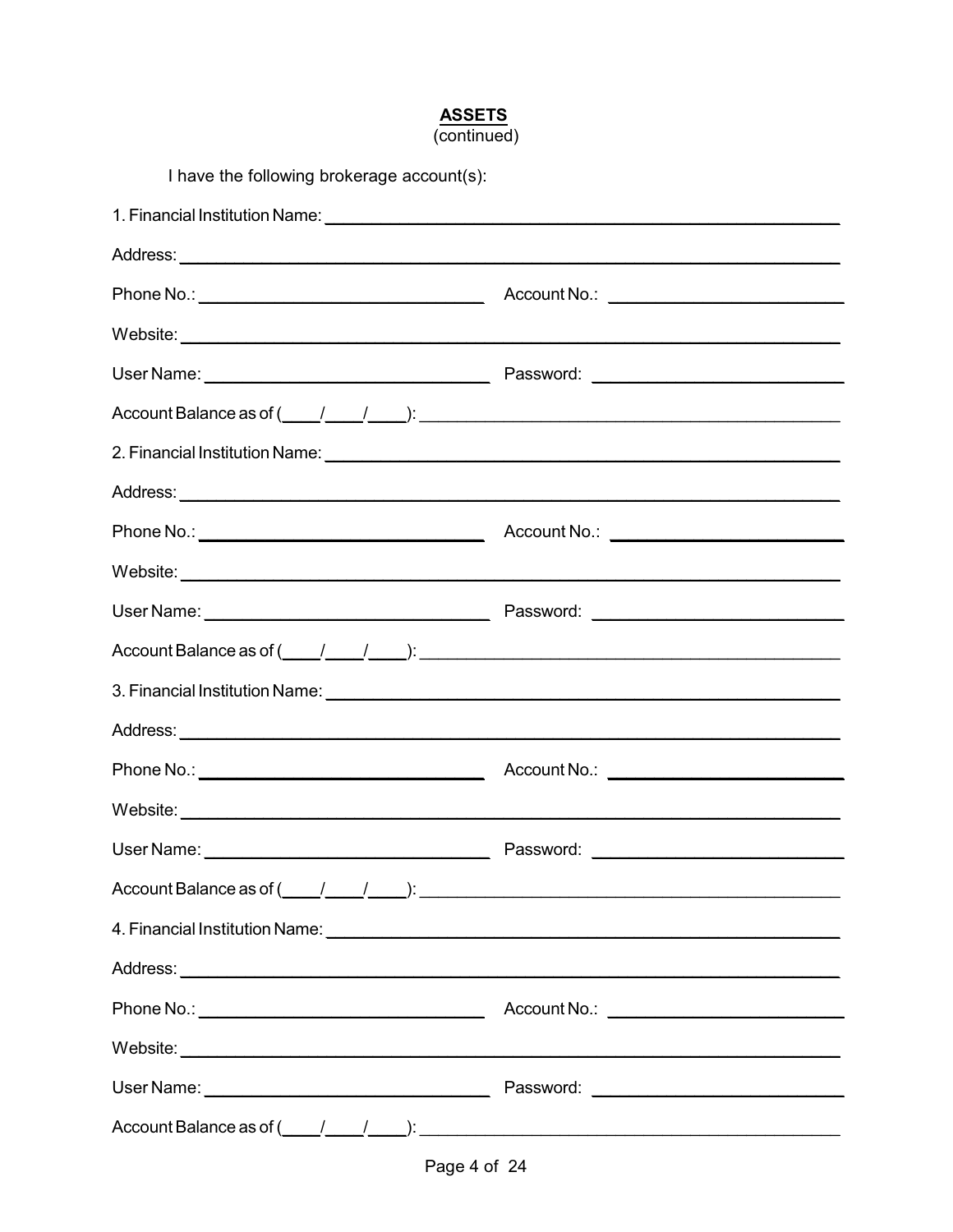#### **ASSETS**  $\overline{\text{(continued)}}$

| I have the following individual stock account(s):                                                              |           |
|----------------------------------------------------------------------------------------------------------------|-----------|
|                                                                                                                |           |
|                                                                                                                |           |
|                                                                                                                |           |
|                                                                                                                |           |
|                                                                                                                |           |
| Account Balance as of $(\_\_\_\_\_\_\_\_\_\_\_\_\_\_\_$ .                                                      |           |
|                                                                                                                |           |
|                                                                                                                |           |
|                                                                                                                |           |
|                                                                                                                |           |
|                                                                                                                |           |
| Account Balance as of $(\_\_\_\_\_\_\_\_\_\_\_\_\_\_\_$                                                        |           |
| 3. Financial Institution Name: 1988 March 1988 March 2008 March 2008 March 2008 March 2008 March 2009 March 20 |           |
|                                                                                                                |           |
|                                                                                                                |           |
|                                                                                                                |           |
| User Name:                                                                                                     | Password: |
| Account Balance as of $(\_\_\_\_\_\_\_\_\_\_\_\_\_\_\_$                                                        |           |
|                                                                                                                |           |
|                                                                                                                |           |
|                                                                                                                |           |
|                                                                                                                |           |
|                                                                                                                |           |
| Account Balance as of $(\_\_\_\_\_\_\_\_\_\_\_\_\_\_\_\_\_$                                                    |           |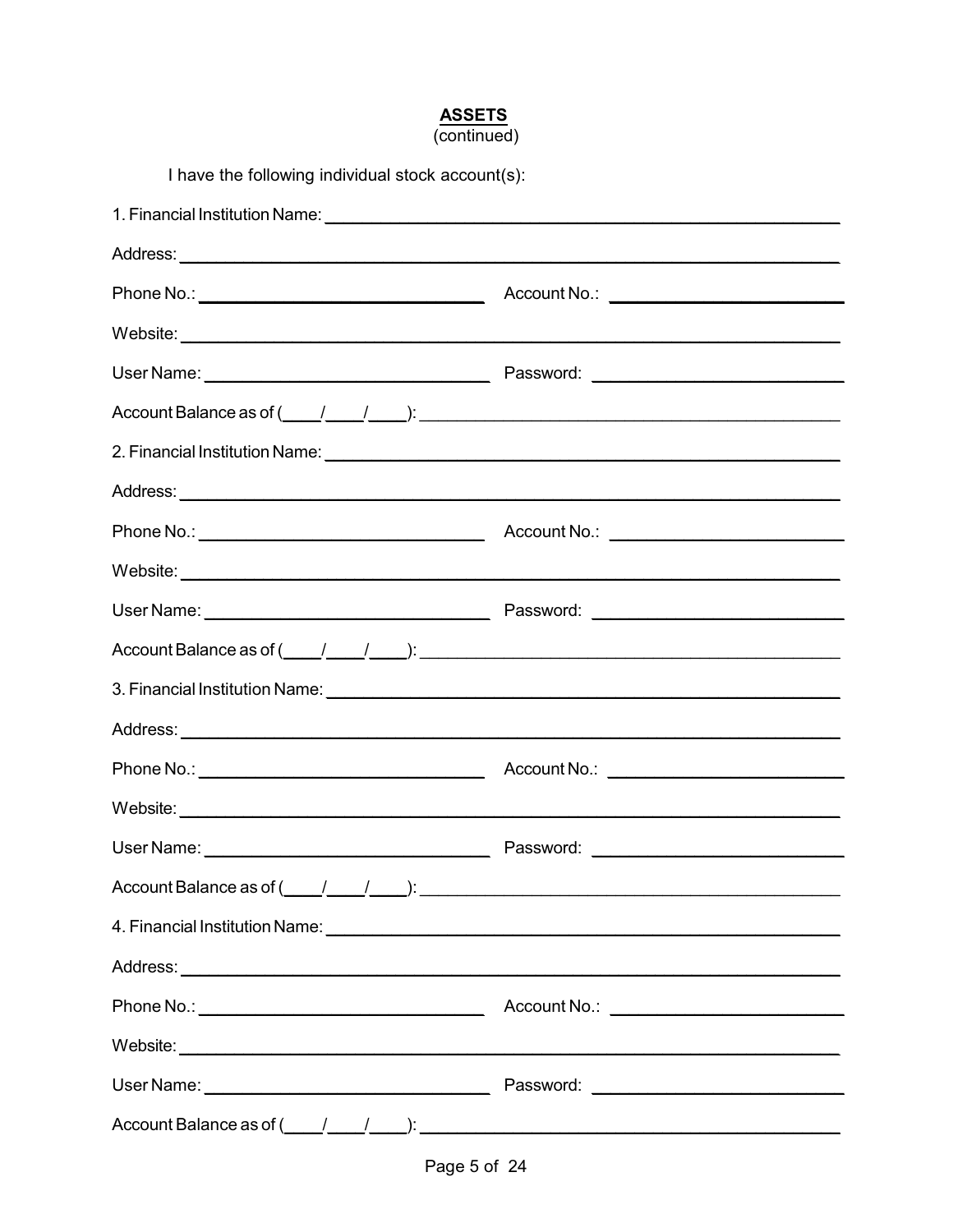## **ASSETS**<br>(continued)

| I have the following bank account(s) or other financial account(s):                                                                                                                                                                                                                                                                                                                                                                                     |           |  |
|---------------------------------------------------------------------------------------------------------------------------------------------------------------------------------------------------------------------------------------------------------------------------------------------------------------------------------------------------------------------------------------------------------------------------------------------------------|-----------|--|
| 1. Financial Institution Name: 1. 2008 10:00 10:00 10:00 10:00 10:00 10:00 10:00 10:00 10:00 10:00 10:00 10:00                                                                                                                                                                                                                                                                                                                                          |           |  |
|                                                                                                                                                                                                                                                                                                                                                                                                                                                         |           |  |
|                                                                                                                                                                                                                                                                                                                                                                                                                                                         |           |  |
|                                                                                                                                                                                                                                                                                                                                                                                                                                                         |           |  |
|                                                                                                                                                                                                                                                                                                                                                                                                                                                         |           |  |
|                                                                                                                                                                                                                                                                                                                                                                                                                                                         |           |  |
|                                                                                                                                                                                                                                                                                                                                                                                                                                                         |           |  |
|                                                                                                                                                                                                                                                                                                                                                                                                                                                         |           |  |
|                                                                                                                                                                                                                                                                                                                                                                                                                                                         |           |  |
|                                                                                                                                                                                                                                                                                                                                                                                                                                                         |           |  |
|                                                                                                                                                                                                                                                                                                                                                                                                                                                         |           |  |
| Account Balance as of $(\_\_\_\_\_\_\_\_\_\_\_\_\_\_\_\_$                                                                                                                                                                                                                                                                                                                                                                                               |           |  |
| 3. Financial Institution Name: <u>Communication of the Communication</u> Communication of the Communication of the Communication of the Communication of the Communication of the Communication of the Communication of the Communi                                                                                                                                                                                                                     |           |  |
|                                                                                                                                                                                                                                                                                                                                                                                                                                                         |           |  |
|                                                                                                                                                                                                                                                                                                                                                                                                                                                         |           |  |
|                                                                                                                                                                                                                                                                                                                                                                                                                                                         |           |  |
| User Name:                                                                                                                                                                                                                                                                                                                                                                                                                                              | Password: |  |
| Account Balance as of $\underline{(1,1,1)}$ : $\underline{(2,1,1)}$ :                                                                                                                                                                                                                                                                                                                                                                                   |           |  |
|                                                                                                                                                                                                                                                                                                                                                                                                                                                         |           |  |
|                                                                                                                                                                                                                                                                                                                                                                                                                                                         |           |  |
|                                                                                                                                                                                                                                                                                                                                                                                                                                                         |           |  |
|                                                                                                                                                                                                                                                                                                                                                                                                                                                         |           |  |
|                                                                                                                                                                                                                                                                                                                                                                                                                                                         |           |  |
| Account Balance as of $\underline{\hspace{1cm}}$ $\underline{\hspace{1cm}}$ $\underline{\hspace{1cm}}$ $\underline{\hspace{1cm}}$ $\underline{\hspace{1cm}}$ $\underline{\hspace{1cm}}$ $\underline{\hspace{1cm}}$ $\underline{\hspace{1cm}}$ $\underline{\hspace{1cm}}$ $\underline{\hspace{1cm}}$ $\underline{\hspace{1cm}}$ $\underline{\hspace{1cm}}$ $\underline{\hspace{1cm}}$ $\underline{\hspace{1cm}}$ $\underline{\hspace{1cm}}$ $\underline$ |           |  |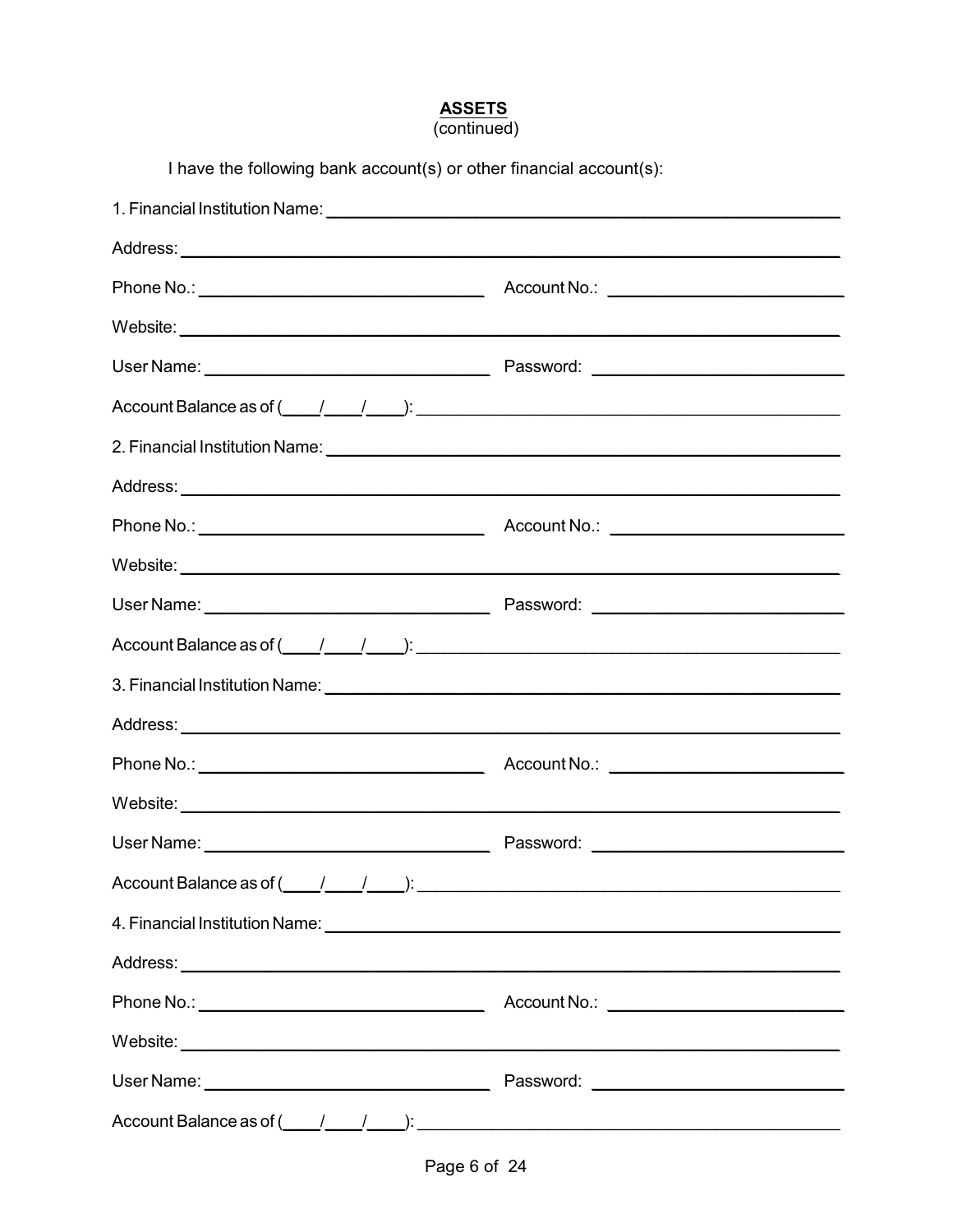### **ASSETS**

| (continued) |  |
|-------------|--|
|             |  |

| I have the following Credit Card Rewards, Frequent Flyer Miles, etc.: |  |  |
|-----------------------------------------------------------------------|--|--|
|                                                                       |  |  |
|                                                                       |  |  |
|                                                                       |  |  |
|                                                                       |  |  |
|                                                                       |  |  |
|                                                                       |  |  |
|                                                                       |  |  |
|                                                                       |  |  |
|                                                                       |  |  |
|                                                                       |  |  |
|                                                                       |  |  |
| Account Balance as of $(\_\_\_\_\_\_\_\_\_\_\_\_\_\_\_$ .             |  |  |
|                                                                       |  |  |
|                                                                       |  |  |
|                                                                       |  |  |
|                                                                       |  |  |
|                                                                       |  |  |
| Account Balance as of $(\_\_\_\_\_\_\_\_\_\_\_\_\_\_\_\_$             |  |  |
|                                                                       |  |  |
|                                                                       |  |  |
|                                                                       |  |  |
|                                                                       |  |  |
|                                                                       |  |  |
| Account Balance as of $(\_\_\_\_\_\_\_\_\_\_\_\_\_\_\_\_\_$           |  |  |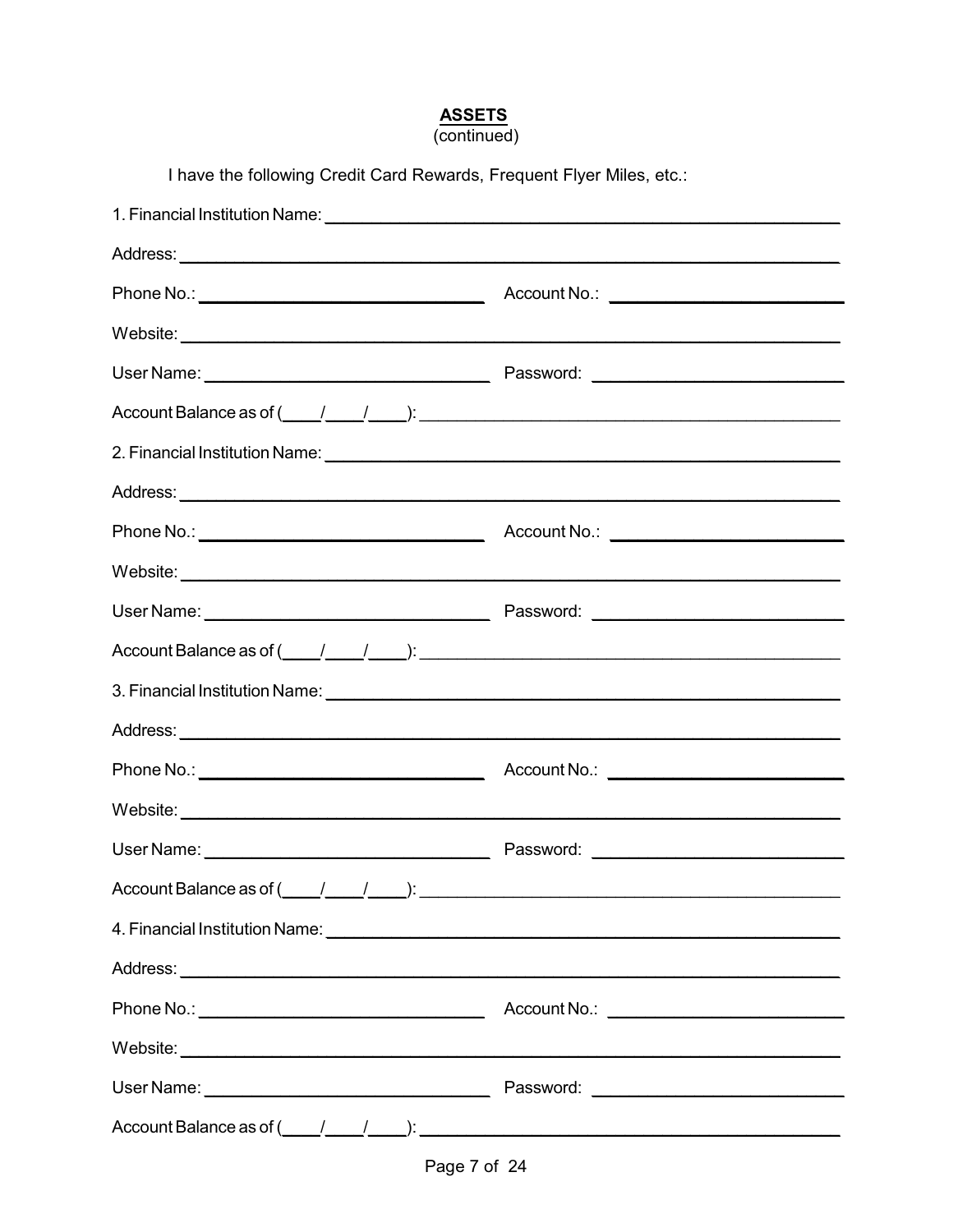#### **OTHER FINANCIAL INFORMATION**

| Money is owed to me by:                                                                                                                                                                                                                                                                                                                                                                                     |                                                       |
|-------------------------------------------------------------------------------------------------------------------------------------------------------------------------------------------------------------------------------------------------------------------------------------------------------------------------------------------------------------------------------------------------------------|-------------------------------------------------------|
|                                                                                                                                                                                                                                                                                                                                                                                                             |                                                       |
|                                                                                                                                                                                                                                                                                                                                                                                                             |                                                       |
|                                                                                                                                                                                                                                                                                                                                                                                                             |                                                       |
| In Writing: Yes _____ No                                                                                                                                                                                                                                                                                                                                                                                    | Forgiven At My Death: Ves _____ No                    |
| Date of Loan: $\frac{1}{\sqrt{1-\frac{1}{2}}}$                                                                                                                                                                                                                                                                                                                                                              |                                                       |
|                                                                                                                                                                                                                                                                                                                                                                                                             |                                                       |
|                                                                                                                                                                                                                                                                                                                                                                                                             |                                                       |
|                                                                                                                                                                                                                                                                                                                                                                                                             |                                                       |
|                                                                                                                                                                                                                                                                                                                                                                                                             |                                                       |
|                                                                                                                                                                                                                                                                                                                                                                                                             |                                                       |
|                                                                                                                                                                                                                                                                                                                                                                                                             |                                                       |
| In Writing: Ves _____ No                                                                                                                                                                                                                                                                                                                                                                                    | Forgiven At My Death: Yes _____ No                    |
| Date of Loan: $\frac{1}{\sqrt{1-\frac{1}{2}}}$                                                                                                                                                                                                                                                                                                                                                              | Amount Loaned: <u>New York Contract Communication</u> |
| Balance Due (as of $\frac{1}{\sqrt{2}}$ ): $\frac{1}{\sqrt{2}}$ and $\frac{1}{\sqrt{2}}$ and $\frac{1}{\sqrt{2}}$ and $\frac{1}{\sqrt{2}}$ and $\frac{1}{\sqrt{2}}$ and $\frac{1}{\sqrt{2}}$ and $\frac{1}{\sqrt{2}}$ and $\frac{1}{\sqrt{2}}$ and $\frac{1}{\sqrt{2}}$ and $\frac{1}{\sqrt{2}}$ and $\frac{1}{\sqrt{2}}$ and                                                                               |                                                       |
|                                                                                                                                                                                                                                                                                                                                                                                                             |                                                       |
|                                                                                                                                                                                                                                                                                                                                                                                                             |                                                       |
|                                                                                                                                                                                                                                                                                                                                                                                                             |                                                       |
|                                                                                                                                                                                                                                                                                                                                                                                                             |                                                       |
|                                                                                                                                                                                                                                                                                                                                                                                                             |                                                       |
| In Writing: Yes _____ No                                                                                                                                                                                                                                                                                                                                                                                    | Forgiven At My Death: Ves ____ No                     |
| Date of Loan: $\frac{1}{1-\frac{1}{1-\frac{1}{1-\frac{1}{1-\frac{1}{1-\frac{1}{1-\frac{1}{1-\frac{1}{1-\frac{1}{1-\frac{1}{1-\frac{1}{1-\frac{1}{1-\frac{1}{1-\frac{1}{1-\frac{1}{1-\frac{1}{1-\frac{1}{1-\frac{1}{1-\frac{1}{1-\frac{1}{1-\frac{1}{1-\frac{1}{1-\frac{1}{1-\frac{1}{1-\frac{1}{1-\frac{1}{1-\frac{1}{1-\frac{1}{1-\frac{1}{1-\frac{1}{1-\frac{1}{1-\frac{1}{1-\frac{1}{1-\frac{1}{1-\frac$ |                                                       |
|                                                                                                                                                                                                                                                                                                                                                                                                             |                                                       |
|                                                                                                                                                                                                                                                                                                                                                                                                             |                                                       |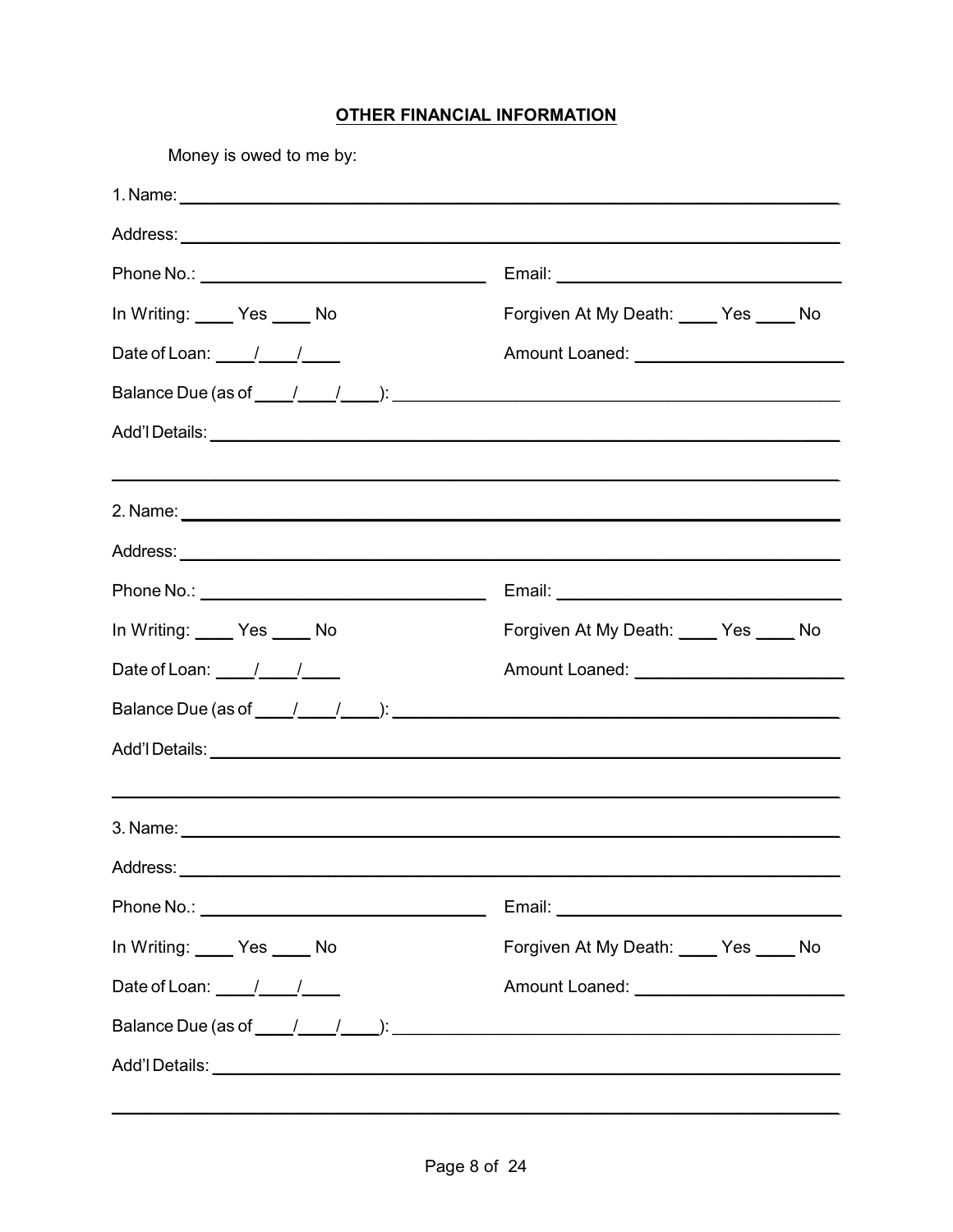# **OTHER FINANCIAL INFORMATION**<br>(continued)

|                                                                 | I have the following liabilities (mortgages, loans, or other borrowed money):                                                                                                                                                        |
|-----------------------------------------------------------------|--------------------------------------------------------------------------------------------------------------------------------------------------------------------------------------------------------------------------------------|
| 1. Type: _____ Mortgage _____ Auto Loan _____ Personal or Other |                                                                                                                                                                                                                                      |
|                                                                 |                                                                                                                                                                                                                                      |
|                                                                 |                                                                                                                                                                                                                                      |
|                                                                 |                                                                                                                                                                                                                                      |
| Amount Borrowed: ________________________                       | Balance Due: _________(as of __/__/__)                                                                                                                                                                                               |
|                                                                 |                                                                                                                                                                                                                                      |
|                                                                 |                                                                                                                                                                                                                                      |
|                                                                 |                                                                                                                                                                                                                                      |
| 2. Type: ____ Mortgage ____ Auto Loan ____ Personal or Other    |                                                                                                                                                                                                                                      |
|                                                                 |                                                                                                                                                                                                                                      |
|                                                                 |                                                                                                                                                                                                                                      |
|                                                                 |                                                                                                                                                                                                                                      |
|                                                                 | Balance Due: $\qquad \qquad$ (as of $\qquad / \qquad / \qquad )$                                                                                                                                                                     |
|                                                                 |                                                                                                                                                                                                                                      |
|                                                                 |                                                                                                                                                                                                                                      |
|                                                                 |                                                                                                                                                                                                                                      |
|                                                                 | 3. Type: _____ Mortgage _____ Auto Loan _____ Personal or Other                                                                                                                                                                      |
|                                                                 |                                                                                                                                                                                                                                      |
|                                                                 |                                                                                                                                                                                                                                      |
|                                                                 | Date of Loan: $\frac{1}{\sqrt{1-\frac{1}{2}}}$                                                                                                                                                                                       |
| Amount Borrowed: _________________________                      | Balance Due: $(as of 1, 1)$                                                                                                                                                                                                          |
|                                                                 | Website or Email: <u>Contract of Email and Contract of the Contract of Contract of Contract of Contract of Contract of Contract of Contract of Contract of Contract of Contract of Contract of Contract of Contract of Contract </u> |
|                                                                 |                                                                                                                                                                                                                                      |
|                                                                 |                                                                                                                                                                                                                                      |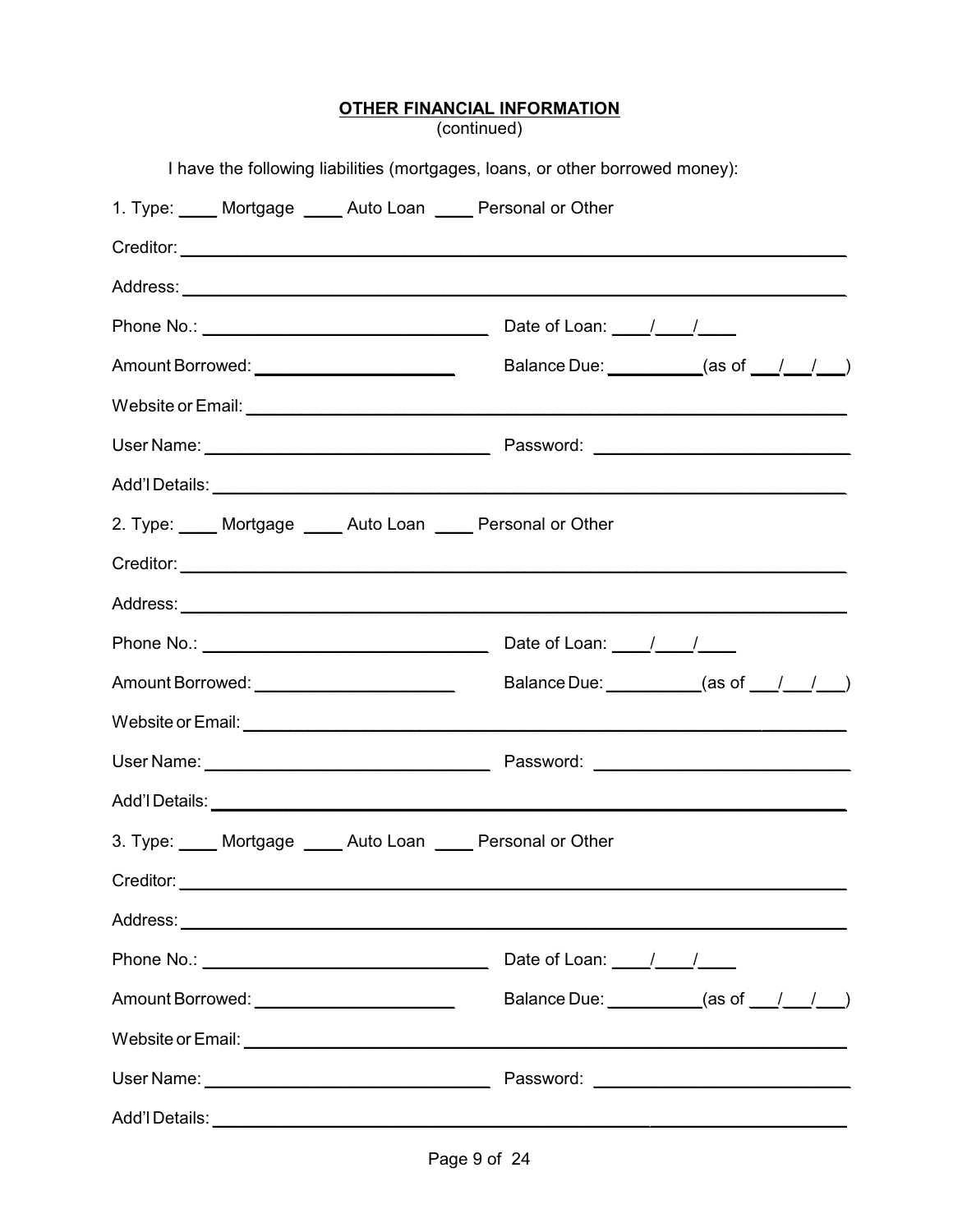## **OTHER FINANCIAL INFORMATION**<br>(continued)

| I have the following credit cards: |  |
|------------------------------------|--|
|                                    |  |
|                                    |  |
|                                    |  |
|                                    |  |
|                                    |  |
|                                    |  |
|                                    |  |
|                                    |  |
|                                    |  |
|                                    |  |
|                                    |  |
|                                    |  |
|                                    |  |
|                                    |  |
|                                    |  |
|                                    |  |
|                                    |  |
| Add'I Details:                     |  |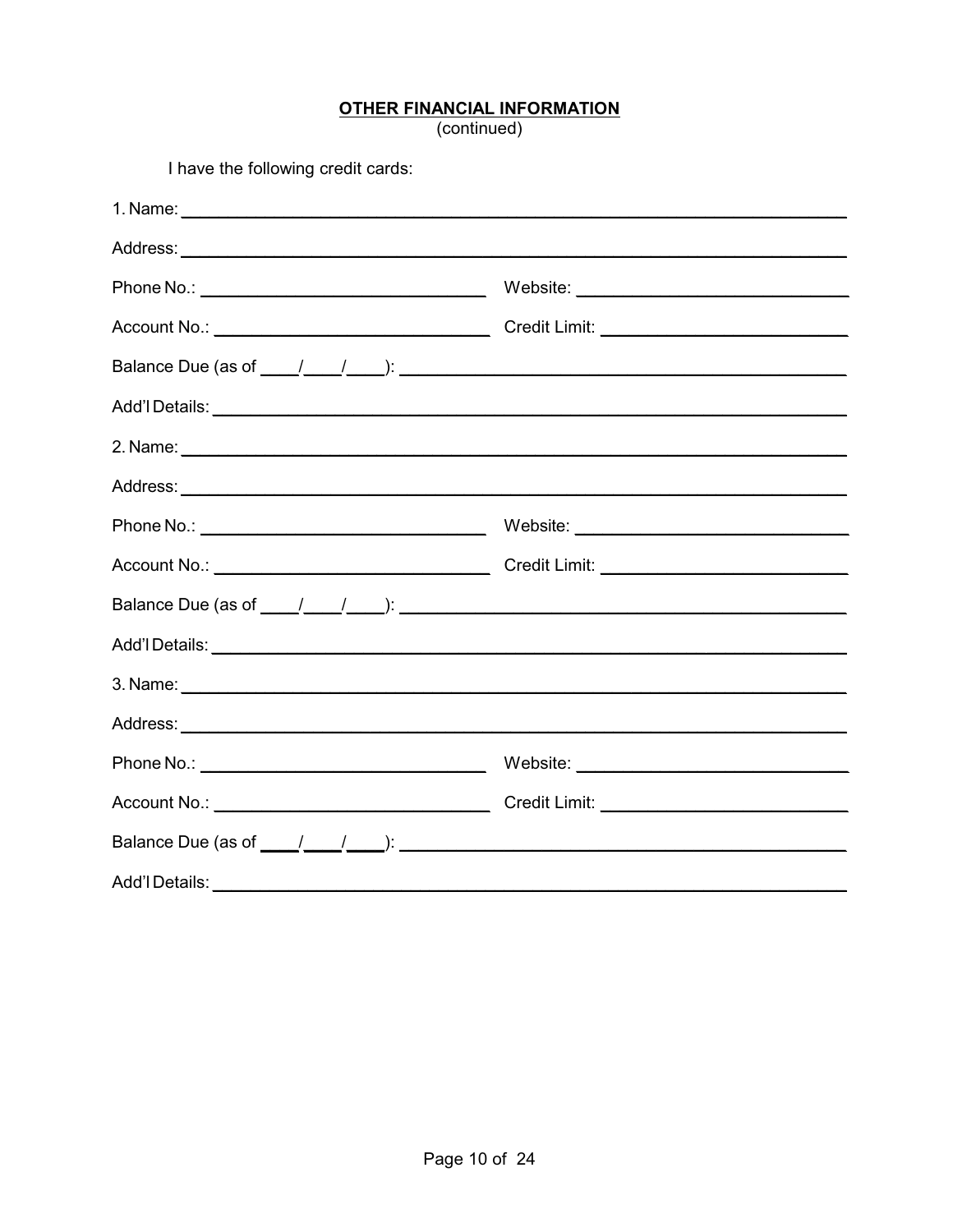| <b>MILITARY BENEFITS</b> |  |
|--------------------------|--|
|--------------------------|--|

(continued)

| I am am not entitled to receive military benefits.                                                                                                                                                                             |                                               |
|--------------------------------------------------------------------------------------------------------------------------------------------------------------------------------------------------------------------------------|-----------------------------------------------|
|                                                                                                                                                                                                                                |                                               |
|                                                                                                                                                                                                                                |                                               |
|                                                                                                                                                                                                                                |                                               |
|                                                                                                                                                                                                                                |                                               |
|                                                                                                                                                                                                                                |                                               |
| Start Date of Service: ______________________                                                                                                                                                                                  | End Date of Service: ________________________ |
|                                                                                                                                                                                                                                |                                               |
|                                                                                                                                                                                                                                |                                               |
|                                                                                                                                                                                                                                |                                               |
|                                                                                                                                                                                                                                |                                               |
|                                                                                                                                                                                                                                |                                               |
|                                                                                                                                                                                                                                |                                               |
|                                                                                                                                                                                                                                | End Date of Service: ________________________ |
|                                                                                                                                                                                                                                |                                               |
| 3. Type of Military Benefit: National Accounts of the Contract of the Contract of the Contract of the Contract of the Contract of the Contract of the Contract of the Contract of the Contract of the Contract of the Contract |                                               |
|                                                                                                                                                                                                                                |                                               |
|                                                                                                                                                                                                                                |                                               |
|                                                                                                                                                                                                                                |                                               |
|                                                                                                                                                                                                                                |                                               |
| Start Date of Service: ______________________                                                                                                                                                                                  |                                               |
|                                                                                                                                                                                                                                |                                               |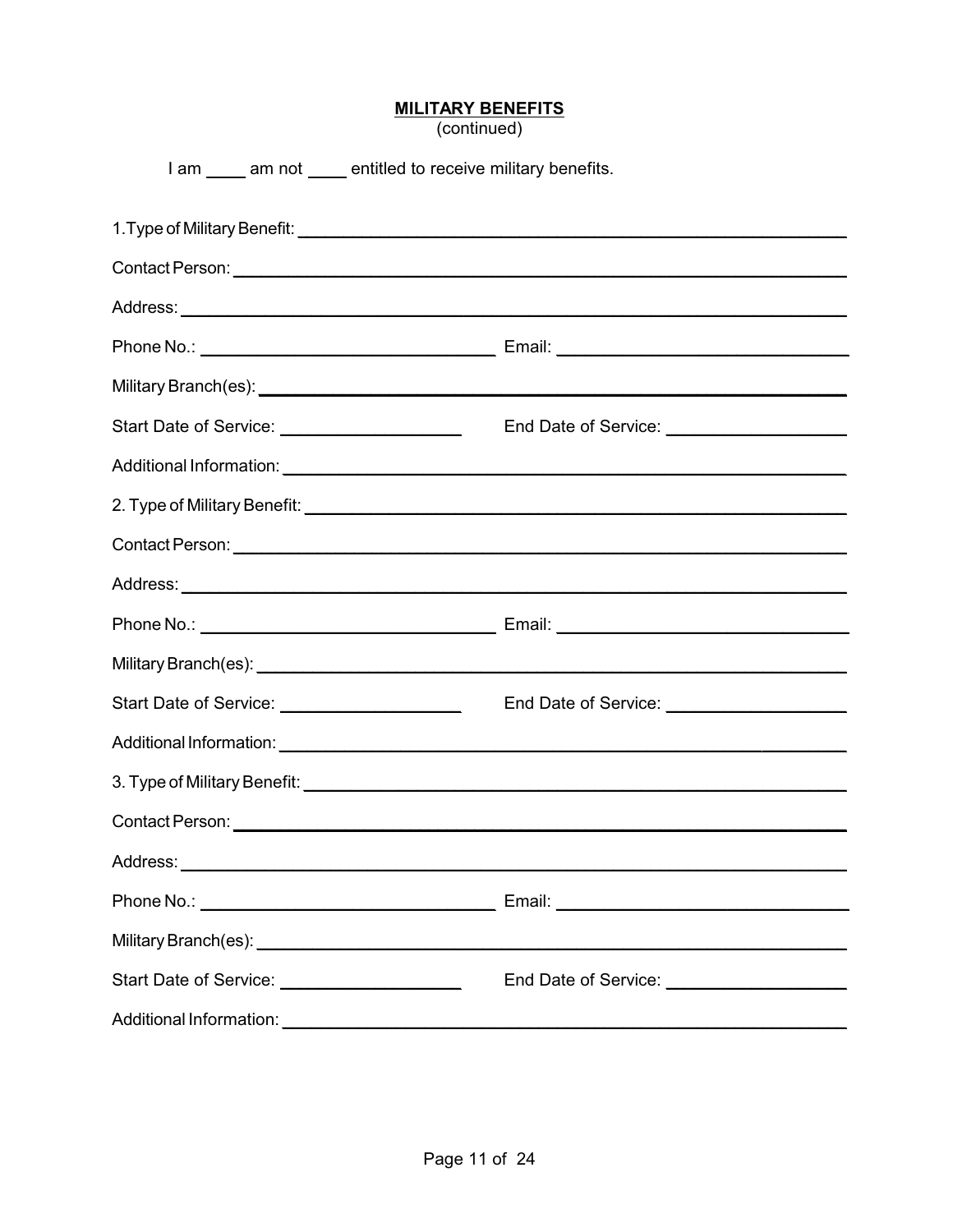#### **INSURANCE**

|                                                                                                                                                                                                                                | I have the following life insurance policy/policies: |  |  |  |
|--------------------------------------------------------------------------------------------------------------------------------------------------------------------------------------------------------------------------------|------------------------------------------------------|--|--|--|
| 1. Type of Policy: ____ Whole Life ____ Universal Life ____ Term Life ____ AD&D ____ Other                                                                                                                                     |                                                      |  |  |  |
|                                                                                                                                                                                                                                |                                                      |  |  |  |
|                                                                                                                                                                                                                                |                                                      |  |  |  |
|                                                                                                                                                                                                                                |                                                      |  |  |  |
| Website: Version of the contract of the contract of the contract of the contract of the contract of the contract of the contract of the contract of the contract of the contract of the contract of the contract of the contra |                                                      |  |  |  |
|                                                                                                                                                                                                                                |                                                      |  |  |  |
| Death Benefit as of $(\_\_\_\_\_\_\_\$ :                                                                                                                                                                                       |                                                      |  |  |  |
| 2. Type of Policy: ____ Whole Life ____ Universal Life ____ Term Life ____ AD&D ____ Other                                                                                                                                     |                                                      |  |  |  |
|                                                                                                                                                                                                                                |                                                      |  |  |  |
|                                                                                                                                                                                                                                |                                                      |  |  |  |
|                                                                                                                                                                                                                                |                                                      |  |  |  |
|                                                                                                                                                                                                                                |                                                      |  |  |  |
|                                                                                                                                                                                                                                |                                                      |  |  |  |
|                                                                                                                                                                                                                                |                                                      |  |  |  |
| 3. Type of Policy: ____ Whole Life ____ Universal Life ____ Term Life ____ AD&D ____ Other                                                                                                                                     |                                                      |  |  |  |
|                                                                                                                                                                                                                                |                                                      |  |  |  |
| Address:                                                                                                                                                                                                                       |                                                      |  |  |  |
|                                                                                                                                                                                                                                |                                                      |  |  |  |
|                                                                                                                                                                                                                                |                                                      |  |  |  |
|                                                                                                                                                                                                                                |                                                      |  |  |  |
| Death Benefit as of $(\_\_\_\_\_\_\_\_\_\_\_\_\_\_$                                                                                                                                                                            |                                                      |  |  |  |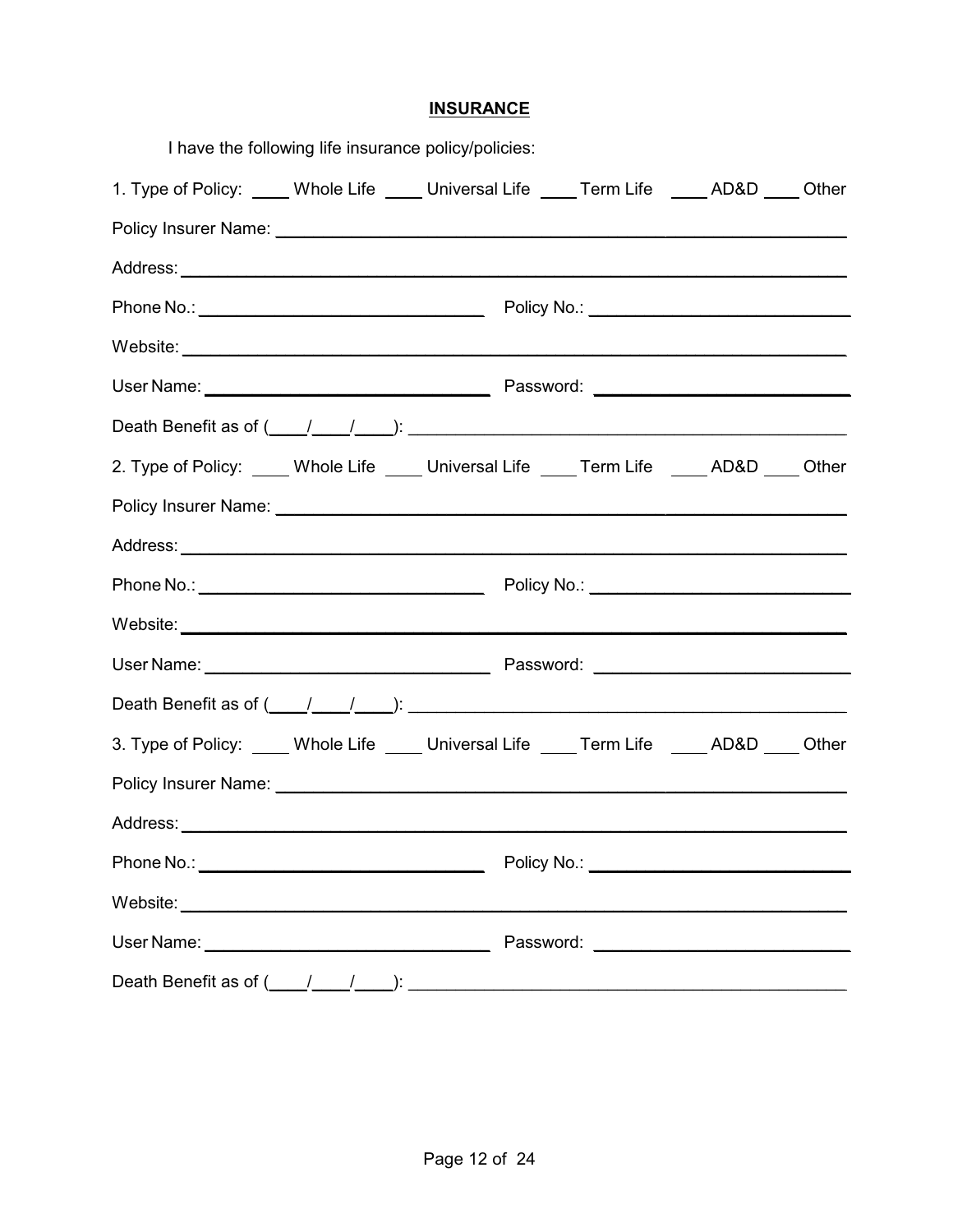#### **INSURANCE**

(continued)

| I ____ have ____ do not have a long term care insurance policy:                           |  |
|-------------------------------------------------------------------------------------------|--|
| Waiting Period: Days Term of Benefit: Daily Benefit: Daily Benefit:                       |  |
| Home Care Provided: ____ Yes _____ No<br>If yes, how much may be used: 16                 |  |
| Inflation Rider: 3 % The Simple 2 compounded to 2 maximum                                 |  |
| My policy has an indemnity feature: Yes No                                                |  |
| I have the following Medicare Insurance:                                                  |  |
| Part A: ______ Part B: _____ Part C: _____ Part D: ____                                   |  |
|                                                                                           |  |
|                                                                                           |  |
| The premium for Part D is deducted from my Social Security Benefit: Yes No                |  |
|                                                                                           |  |
|                                                                                           |  |
| I have the following medigap/supplement insurance policy:                                 |  |
|                                                                                           |  |
|                                                                                           |  |
| Premiums are automatically withdrawn from bank account no.: ____________________          |  |
| I have the following medical, dental, vision, and prescription coverage:                  |  |
| 1. Type of Policy: _____ Medical _____ Dental _____ Vision _____ Prescription _____ Other |  |
|                                                                                           |  |
|                                                                                           |  |
|                                                                                           |  |
|                                                                                           |  |
|                                                                                           |  |
|                                                                                           |  |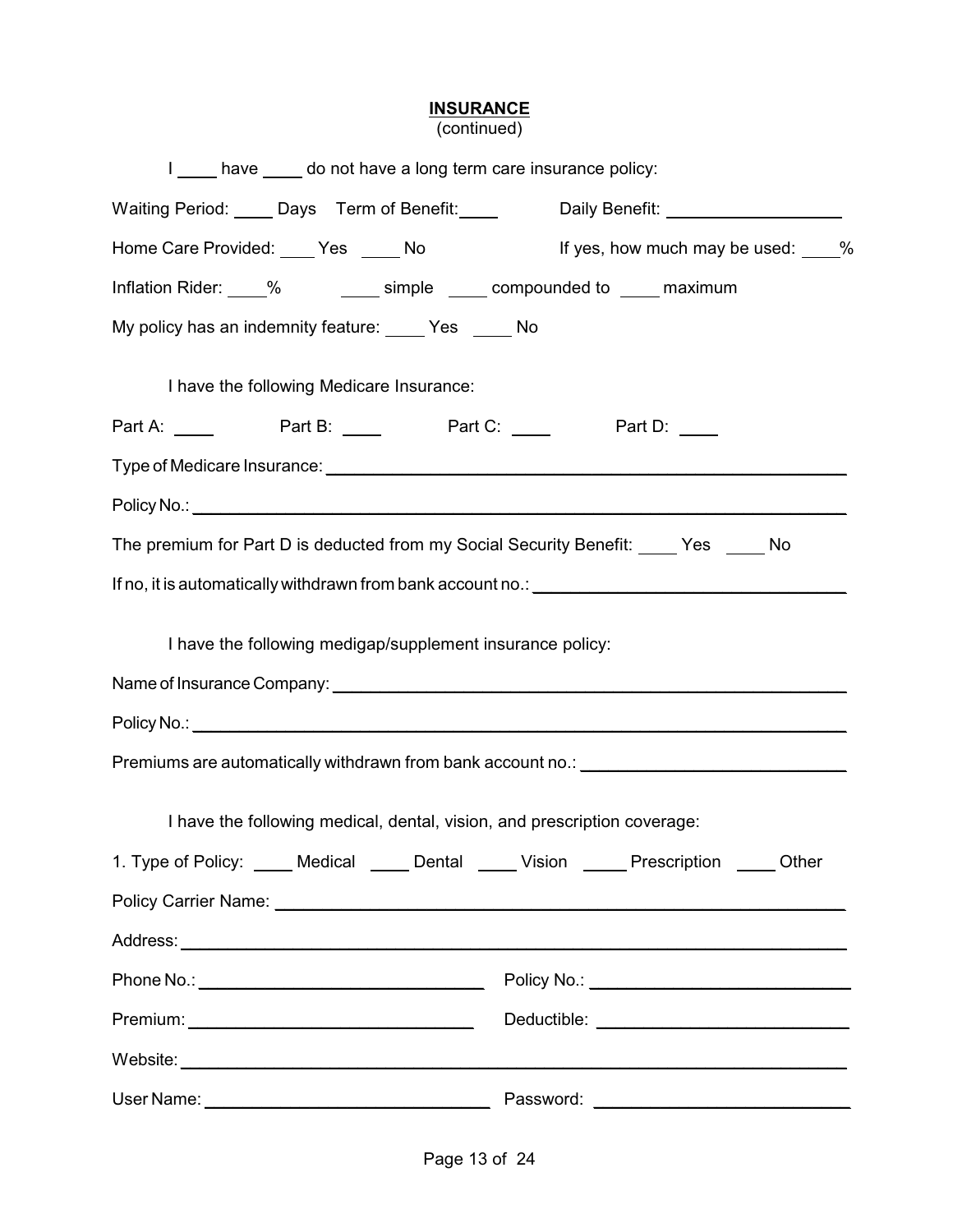| 2. Type of Policy: _____ Medical _____ Dental _____ Vision _____ Prescription _____ Other                                                                                                                                            |  |                                            |  |
|--------------------------------------------------------------------------------------------------------------------------------------------------------------------------------------------------------------------------------------|--|--------------------------------------------|--|
|                                                                                                                                                                                                                                      |  |                                            |  |
|                                                                                                                                                                                                                                      |  |                                            |  |
|                                                                                                                                                                                                                                      |  | Policy No.: ______________________________ |  |
|                                                                                                                                                                                                                                      |  |                                            |  |
| Website: <u>with the contract of the contract of the contract of the contract of the contract of the contract of the contract of the contract of the contract of the contract of the contract of the contract of the contract of</u> |  |                                            |  |
|                                                                                                                                                                                                                                      |  |                                            |  |
| 3. Type of Policy: _____ Medical _____ Dental _____ Vision _____ Prescription _____ Other                                                                                                                                            |  |                                            |  |
|                                                                                                                                                                                                                                      |  |                                            |  |
|                                                                                                                                                                                                                                      |  |                                            |  |
|                                                                                                                                                                                                                                      |  |                                            |  |
|                                                                                                                                                                                                                                      |  |                                            |  |
|                                                                                                                                                                                                                                      |  |                                            |  |
|                                                                                                                                                                                                                                      |  |                                            |  |
| I have the following additional insurance policies:                                                                                                                                                                                  |  |                                            |  |
| 1. Type of Policy: _____ Auto _____ Home _____ Umbrella _____ Other                                                                                                                                                                  |  |                                            |  |
|                                                                                                                                                                                                                                      |  |                                            |  |
|                                                                                                                                                                                                                                      |  |                                            |  |
|                                                                                                                                                                                                                                      |  |                                            |  |
|                                                                                                                                                                                                                                      |  |                                            |  |
|                                                                                                                                                                                                                                      |  |                                            |  |
|                                                                                                                                                                                                                                      |  |                                            |  |
| 2. Type of Policy: _____ Auto _____ Home _____ Umbrella _____ Other                                                                                                                                                                  |  |                                            |  |
|                                                                                                                                                                                                                                      |  |                                            |  |
|                                                                                                                                                                                                                                      |  |                                            |  |

**INSURANCE**<br>(continued)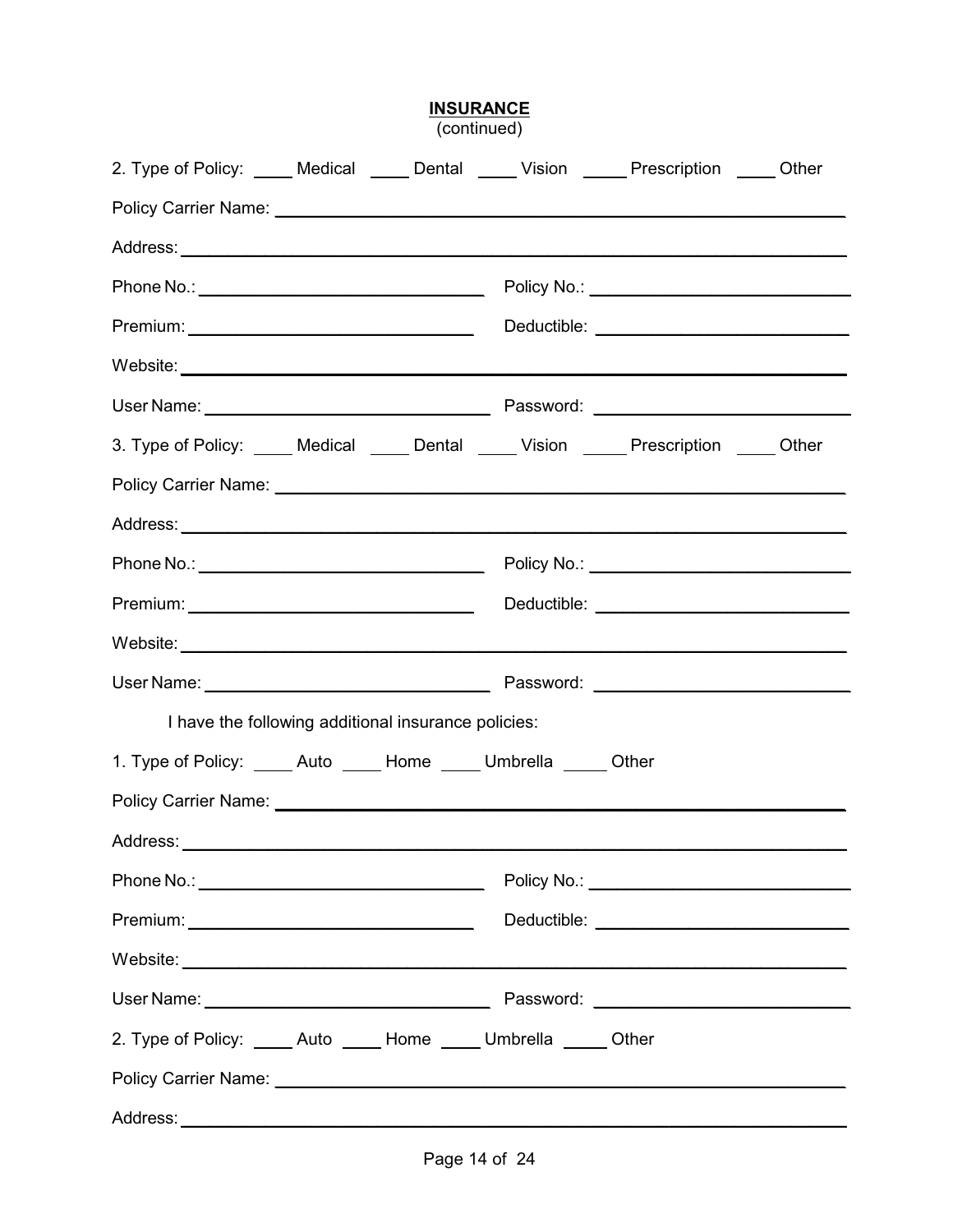# **INSURANCE**<br>(continued)

| 3. Type of Policy: _____ Auto _____ Home _____ Umbrella _____ Other |  |                                                                                                                                                                                                                                      |
|---------------------------------------------------------------------|--|--------------------------------------------------------------------------------------------------------------------------------------------------------------------------------------------------------------------------------------|
|                                                                     |  |                                                                                                                                                                                                                                      |
|                                                                     |  |                                                                                                                                                                                                                                      |
|                                                                     |  |                                                                                                                                                                                                                                      |
|                                                                     |  |                                                                                                                                                                                                                                      |
|                                                                     |  |                                                                                                                                                                                                                                      |
|                                                                     |  |                                                                                                                                                                                                                                      |
| 4. Type of Policy: _____ Auto _____ Home _____ Umbrella _____ Other |  |                                                                                                                                                                                                                                      |
|                                                                     |  |                                                                                                                                                                                                                                      |
|                                                                     |  |                                                                                                                                                                                                                                      |
|                                                                     |  |                                                                                                                                                                                                                                      |
|                                                                     |  |                                                                                                                                                                                                                                      |
|                                                                     |  |                                                                                                                                                                                                                                      |
|                                                                     |  |                                                                                                                                                                                                                                      |
| 5. Type of Policy: _____ Auto _____ Home _____ Umbrella _____ Other |  |                                                                                                                                                                                                                                      |
|                                                                     |  |                                                                                                                                                                                                                                      |
|                                                                     |  |                                                                                                                                                                                                                                      |
|                                                                     |  |                                                                                                                                                                                                                                      |
|                                                                     |  |                                                                                                                                                                                                                                      |
|                                                                     |  | Website: <u>with the contract of the contract of the contract of the contract of the contract of the contract of the contract of the contract of the contract of the contract of the contract of the contract of the contract of</u> |
|                                                                     |  |                                                                                                                                                                                                                                      |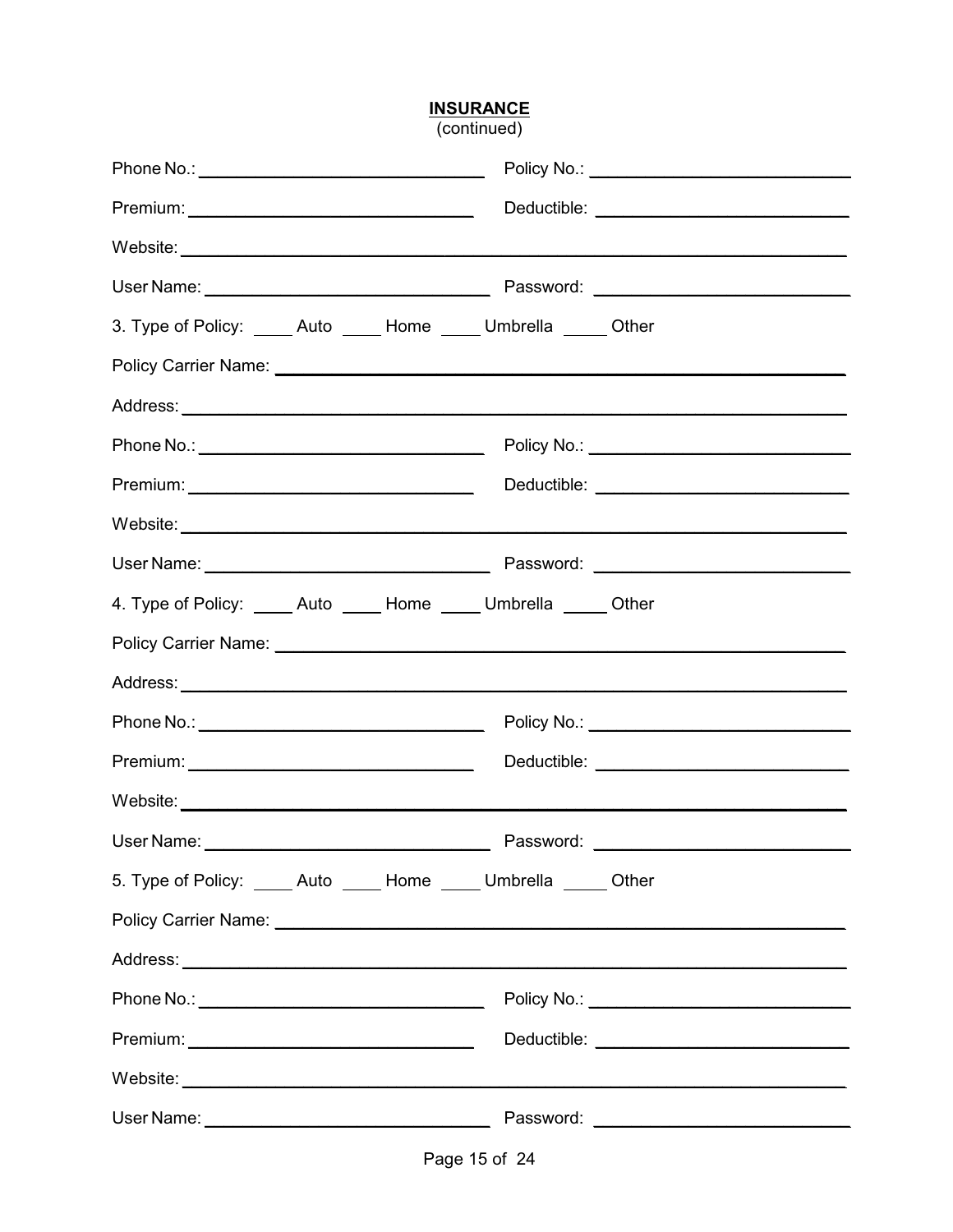#### **ONLINE LOGIN INFORMATION**

| User Name: | Password: |
|------------|-----------|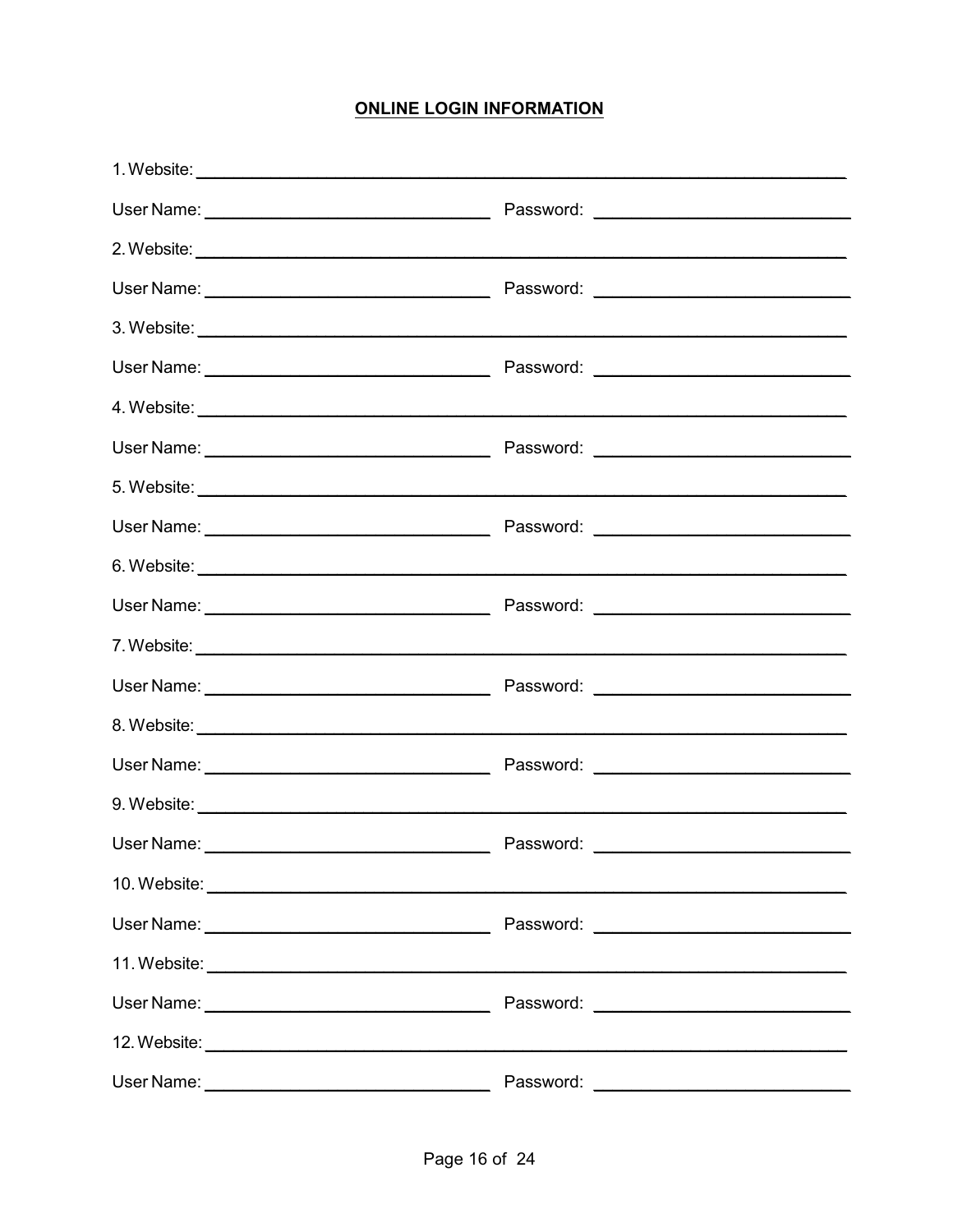### **LEGAL DOCUMENTS**

I have executed each of the following documents and you can find them where noted:

| Document                           | Date Signed | <b>Location of Original Document</b> |
|------------------------------------|-------------|--------------------------------------|
| Last Will & Testament              |             |                                      |
| <b>Financial Power of Attorney</b> |             |                                      |
| Healthcare Power of Attorney       |             |                                      |
| Revocable/Living Trust             |             |                                      |
| <b>Irrevocable Trust</b>           |             |                                      |
| Life Insurance Trust               |             |                                      |
| <b>Charitable Trust</b>            |             |                                      |
| Children's Trust                   |             |                                      |
| <b>Guardianship Papers</b>         |             |                                      |
| <b>Adoption Papers</b>             |             |                                      |
| <b>Pre-Nuptial Agreement</b>       |             |                                      |
| <b>Post-Nuptial Agreement</b>      |             |                                      |
| Divorce Decree                     |             |                                      |
| <b>Citizenship Papers</b>          |             |                                      |
| <b>Business Entity Papers</b>      |             |                                      |
| <b>Business Entity Papers</b>      |             |                                      |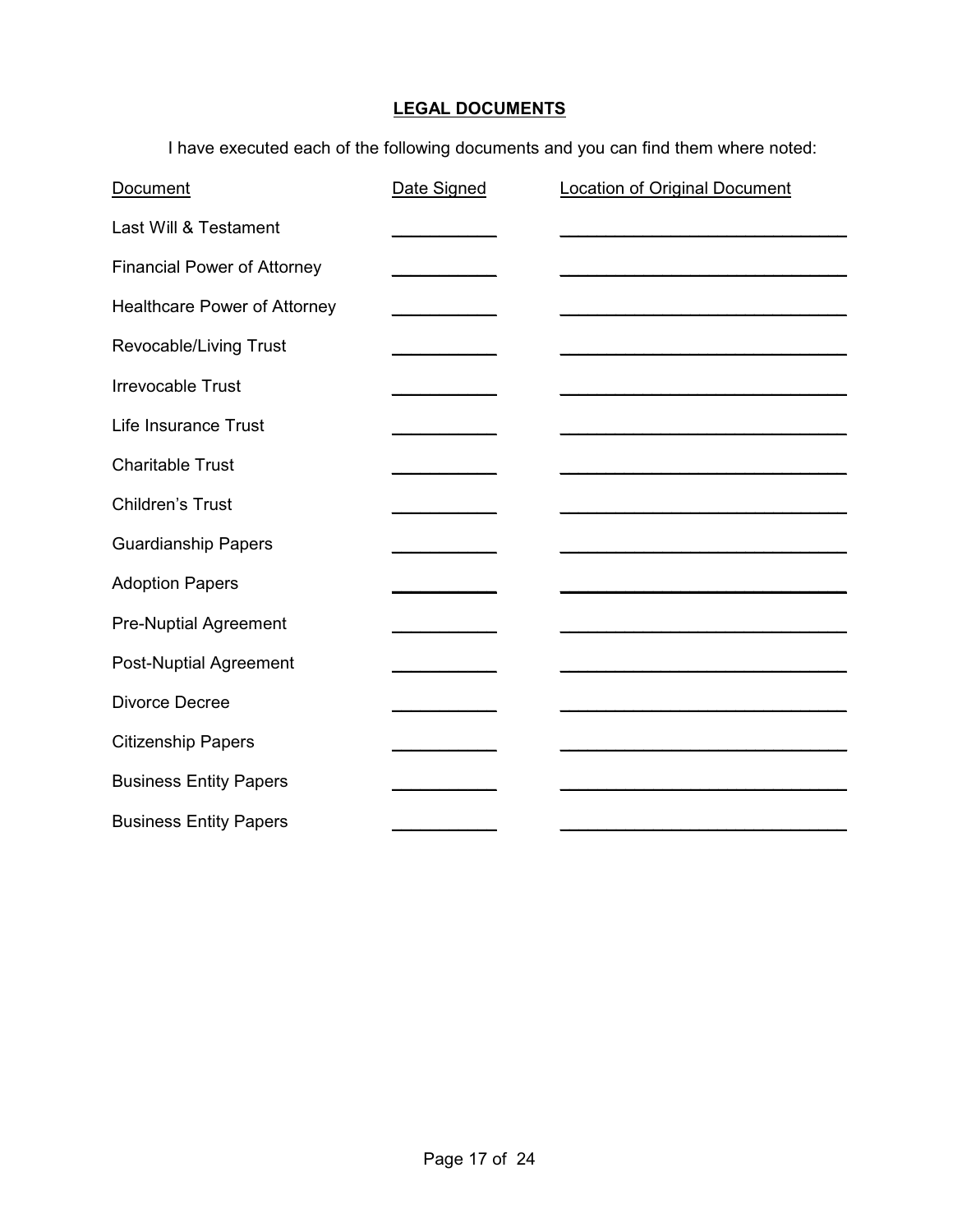#### **GENERAL INFORMATION**

| I have a safety deposit box: Yes No                                              |
|----------------------------------------------------------------------------------|
|                                                                                  |
|                                                                                  |
| I have a personal safe or gun safe: Ves ____ No                                  |
|                                                                                  |
| The combination is: <u>example and the combination</u> is:                       |
| OR.                                                                              |
|                                                                                  |
| 1. I am currently the Trustee for a trust: _____ Yes _____ No                    |
|                                                                                  |
|                                                                                  |
| 2. I am currently the Trustee for a trust: Yes No                                |
|                                                                                  |
|                                                                                  |
|                                                                                  |
| 1. I am beneficiary of a trust: Yes No                                           |
|                                                                                  |
|                                                                                  |
| 2. I am beneficiary of a trust: Yes No                                           |
|                                                                                  |
| Location of the trust:<br><u> 1980 - Johann Amerikaanse kommunister († 1950)</u> |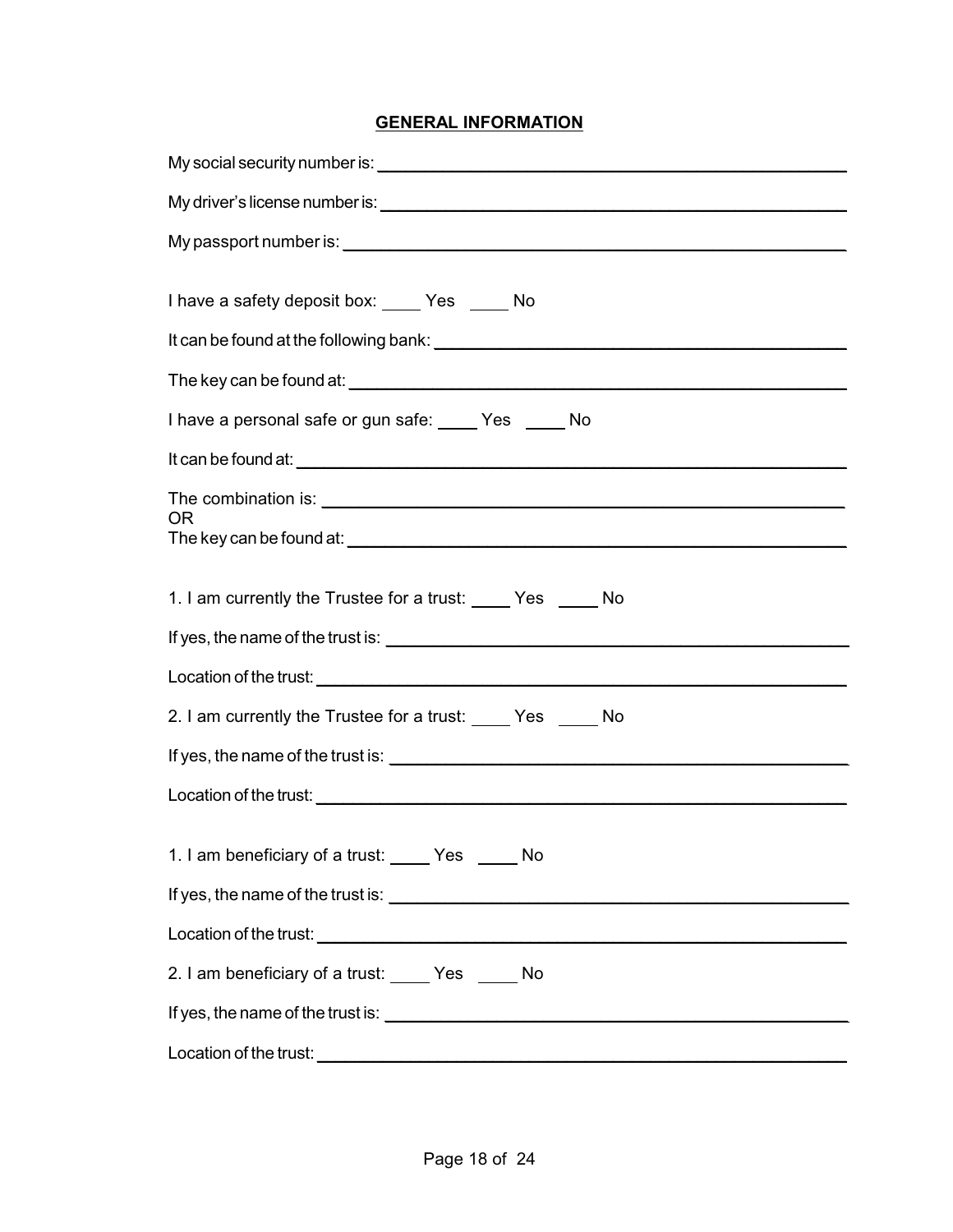#### **FUNERAL INFORMATION**

| The following is Information I have written concerning my eventual death. It is my desire that<br>what I have written be done by my family.                                                        |  |  |
|----------------------------------------------------------------------------------------------------------------------------------------------------------------------------------------------------|--|--|
|                                                                                                                                                                                                    |  |  |
|                                                                                                                                                                                                    |  |  |
|                                                                                                                                                                                                    |  |  |
|                                                                                                                                                                                                    |  |  |
|                                                                                                                                                                                                    |  |  |
|                                                                                                                                                                                                    |  |  |
| Glasses On: _____ Yes _____ No                                                                                                                                                                     |  |  |
| Visitation Prior to Funeral Services: Ves ____ No                                                                                                                                                  |  |  |
| Hymns or other music I desire to be played or sung at my service are: _____________________________                                                                                                |  |  |
| <u> 1999 - Johann John Harry Harry Harry Harry Harry Harry Harry Harry Harry Harry Harry Harry Harry Harry Harry</u><br>Passages of scripture or other readings I want read during my service are: |  |  |
| Desired Flowers or Other Details: North Contract of the Contract of the Contract of the Contract of the Contract of                                                                                |  |  |
|                                                                                                                                                                                                    |  |  |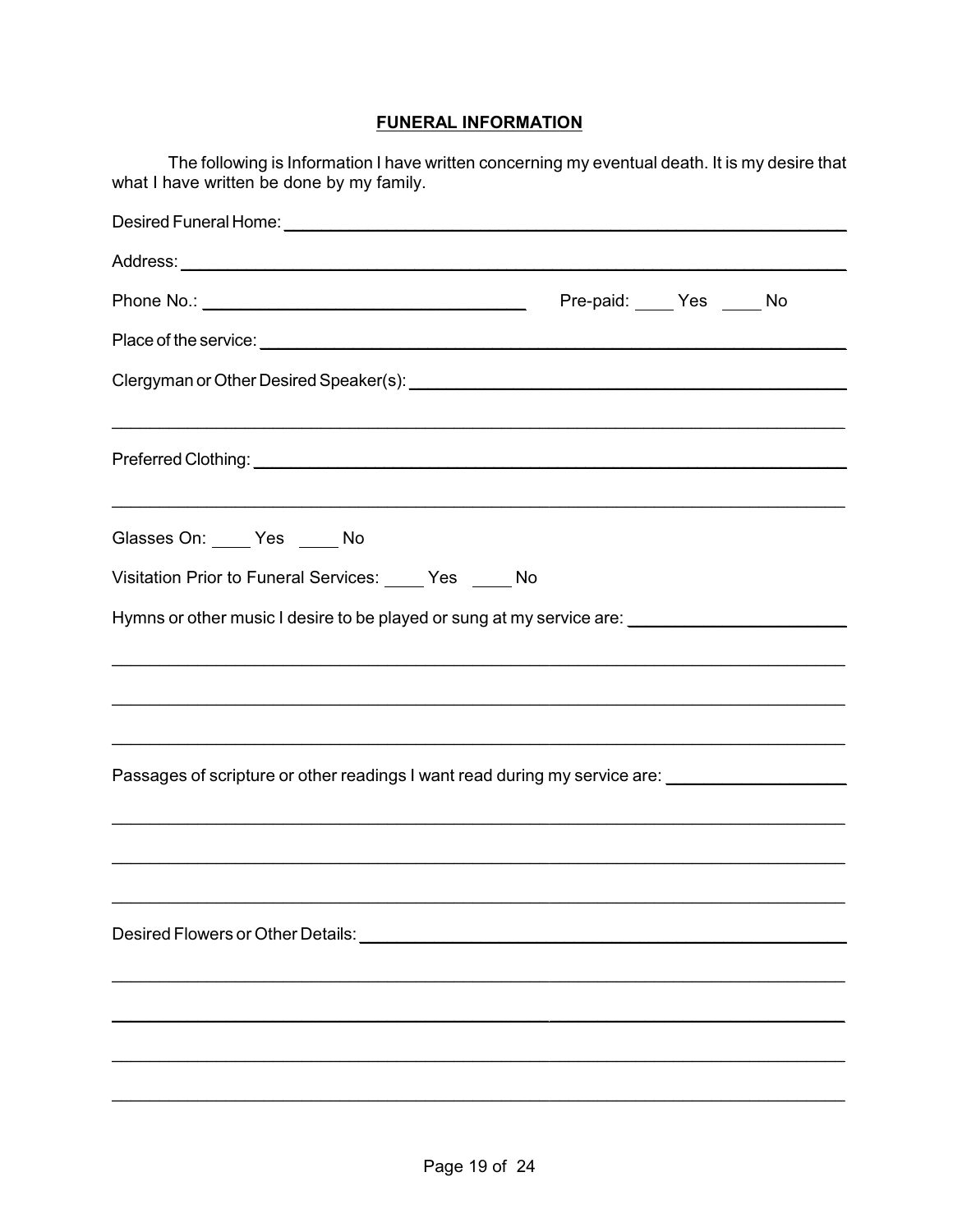# **FUNERAL INFORMATION**<br>(continued)

If possible, I would like for the following persons to serve as my pallbearers:

|                                                                                                                            | Phone No.: _________________________  |
|----------------------------------------------------------------------------------------------------------------------------|---------------------------------------|
|                                                                                                                            | Phone No.: ________________________   |
| <u> 1989 - Johann Barbara, martxa alemaniar amerikan a</u>                                                                 |                                       |
| <u> 1980 - Johann Barbara, martxa eta politikaria (h. 1908).</u>                                                           | Phone No.: _________________________  |
|                                                                                                                            | Phone No.: ________________________   |
| Alternate pallbearers:                                                                                                     |                                       |
| <u> 1989 - Johann John Stone, market fan de Amerikaanske kommunister fan de Amerikaanske kommunister fan de Amerikaans</u> |                                       |
| <u> 1989 - Johann John Stone, market fransk politiker (d. 1989)</u>                                                        |                                       |
|                                                                                                                            | Phone No.: __________________________ |
|                                                                                                                            |                                       |
| <u> 1989 - Johann Stoff, amerikansk politiker (d. 1989)</u>                                                                | Phone No.: _______________________    |
| Honorary pallbearers:                                                                                                      |                                       |
|                                                                                                                            | Phone No.:                            |
|                                                                                                                            | Phone No.: _________________________  |
|                                                                                                                            | Phone No.: ________________________   |
|                                                                                                                            | Phone No.: ________________________   |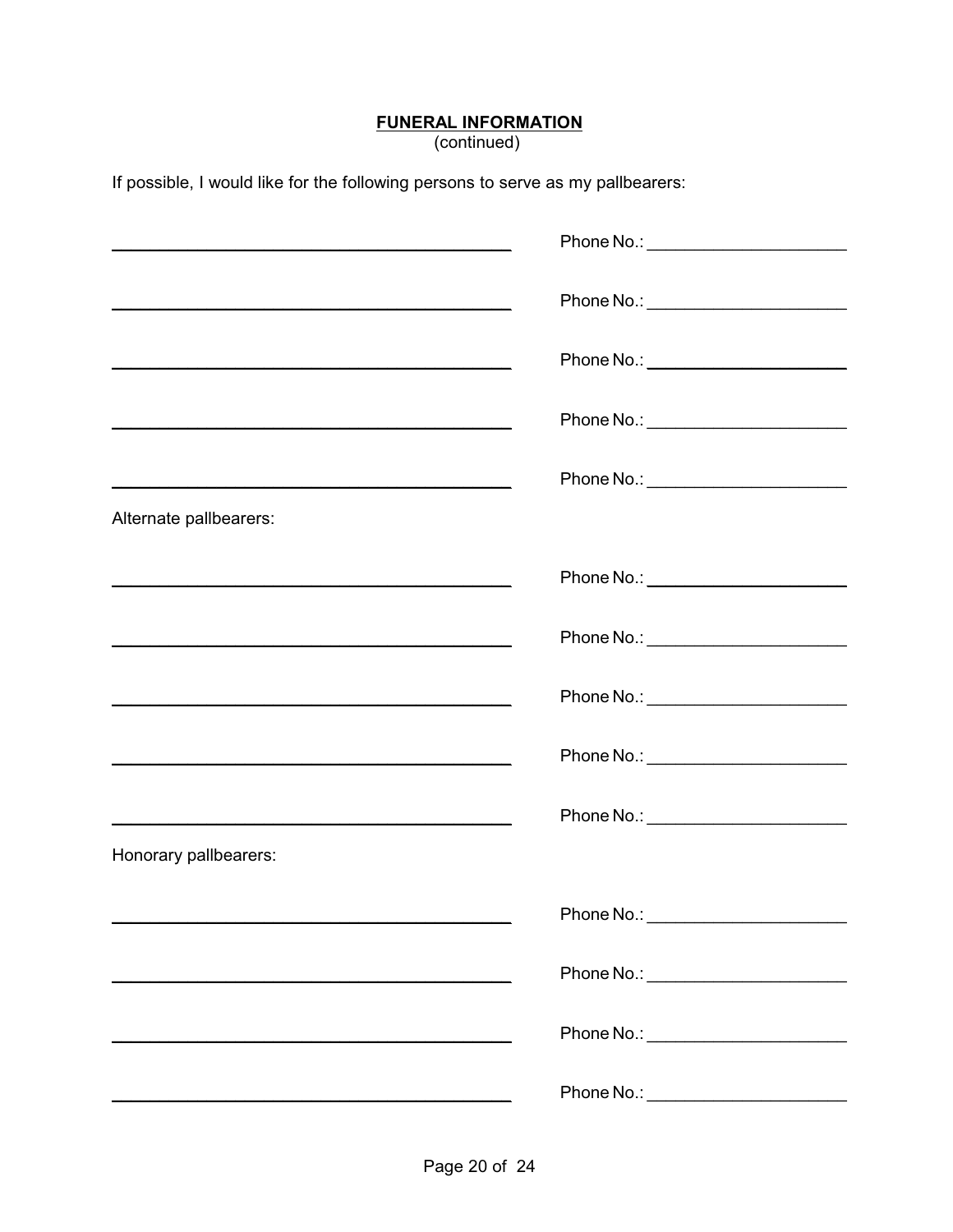# **FUNERAL INFORMATION**<br>(continued)

| I hereby direct the following disposition be made of my remains: |                                                                                                     |
|------------------------------------------------------------------|-----------------------------------------------------------------------------------------------------|
|                                                                  | ____ Burial    _____ Cremation    _____ Other (explain) ________________________                    |
|                                                                  | Name of cemetery or other final resting place: _________________________________                    |
|                                                                  |                                                                                                     |
|                                                                  |                                                                                                     |
|                                                                  |                                                                                                     |
|                                                                  |                                                                                                     |
|                                                                  |                                                                                                     |
|                                                                  | I have already purchased a headstone or other memorial plaque: _____ Yes _____ No                   |
|                                                                  | It has already been set/placed at my desired final resting place: ____ Yes ____ No                  |
|                                                                  | If I have not purchased a headstone or other memorial plaque tablet, the type I desire is: ________ |
|                                                                  |                                                                                                     |
|                                                                  |                                                                                                     |
|                                                                  |                                                                                                     |
|                                                                  |                                                                                                     |
|                                                                  | Inscribe the following on the headstone or other memorial plaque tablet:                            |
|                                                                  |                                                                                                     |
|                                                                  |                                                                                                     |
|                                                                  |                                                                                                     |
|                                                                  |                                                                                                     |
|                                                                  |                                                                                                     |
|                                                                  | Additional comments about my funeral/burial wishes: ____________________________                    |
|                                                                  |                                                                                                     |
|                                                                  |                                                                                                     |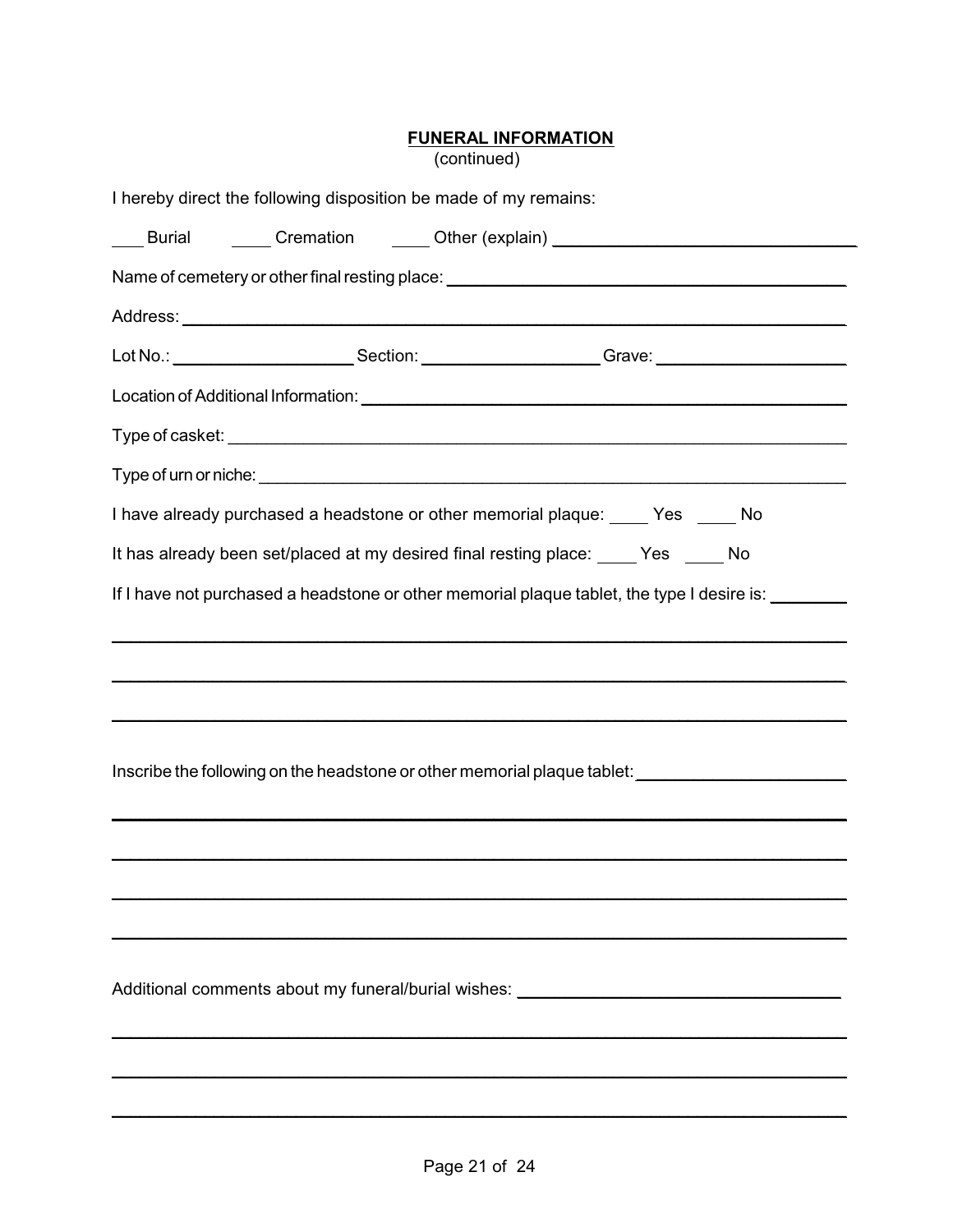### **FUNERAL INFORMATION**

(continued)

| I have a burial policy:                                                                                                                                                                                                            |  |
|------------------------------------------------------------------------------------------------------------------------------------------------------------------------------------------------------------------------------------|--|
| Company: <u>example</u> and the company of the company of the company of the company of the company of the company of the company of the company of the company of the company of the company of the company of the company of the |  |
|                                                                                                                                                                                                                                    |  |
|                                                                                                                                                                                                                                    |  |
| Additional information:                                                                                                                                                                                                            |  |
|                                                                                                                                                                                                                                    |  |
|                                                                                                                                                                                                                                    |  |
|                                                                                                                                                                                                                                    |  |
|                                                                                                                                                                                                                                    |  |
|                                                                                                                                                                                                                                    |  |
|                                                                                                                                                                                                                                    |  |
|                                                                                                                                                                                                                                    |  |

Note: Social Security pays an amount for funeral services if there is a surviving spouse. Also, many veterans have a funeral benefit that will help with their expenses. The funeral director will take care of these matters with your family while making arrangements for your service.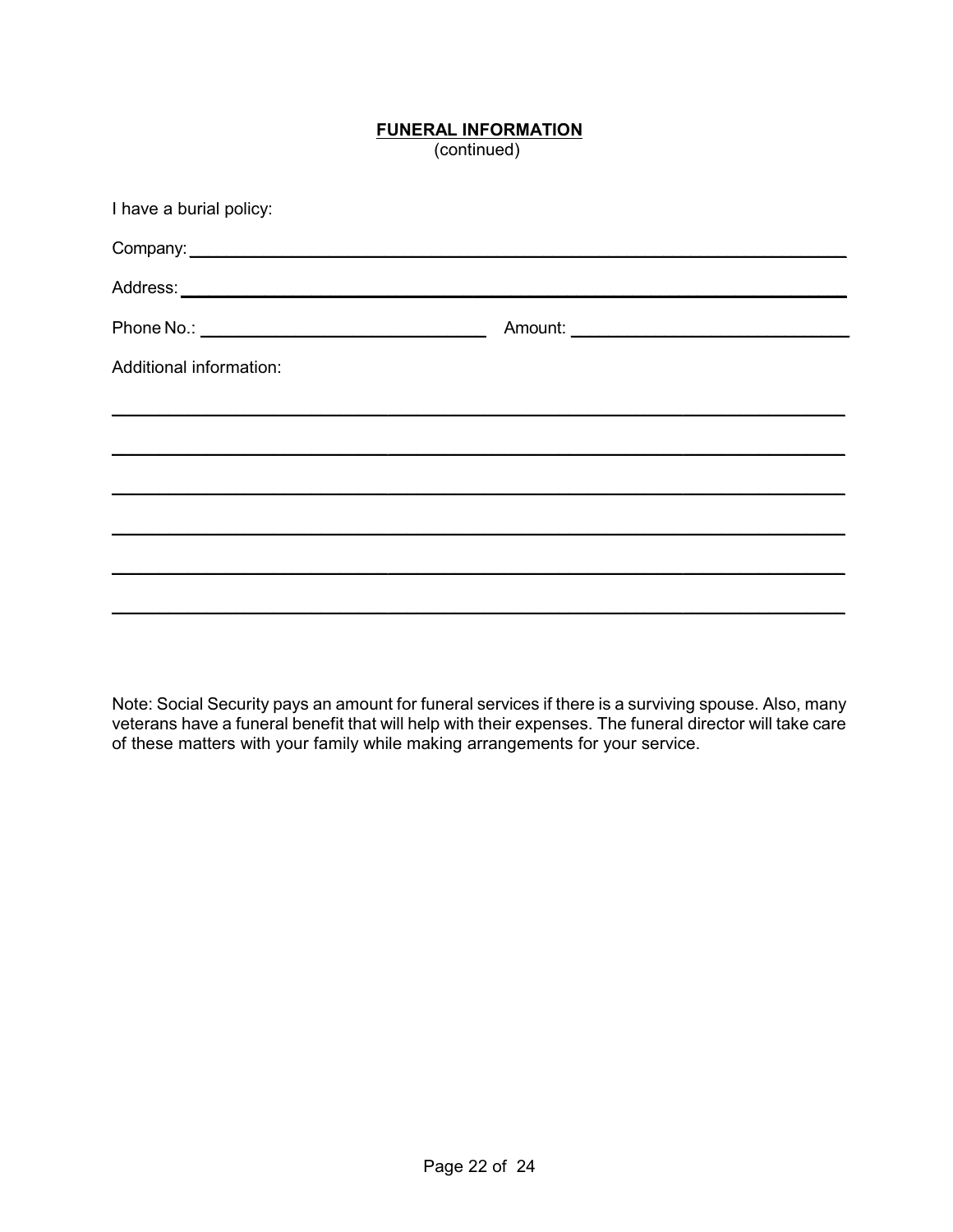### **FUNERAL INFORMATION**

(continued)

Every individual is deserving of a meaningful obituary written in their memory. It is here that<br>you may list those achievements and accomplishments that have been of pride to you and your family.